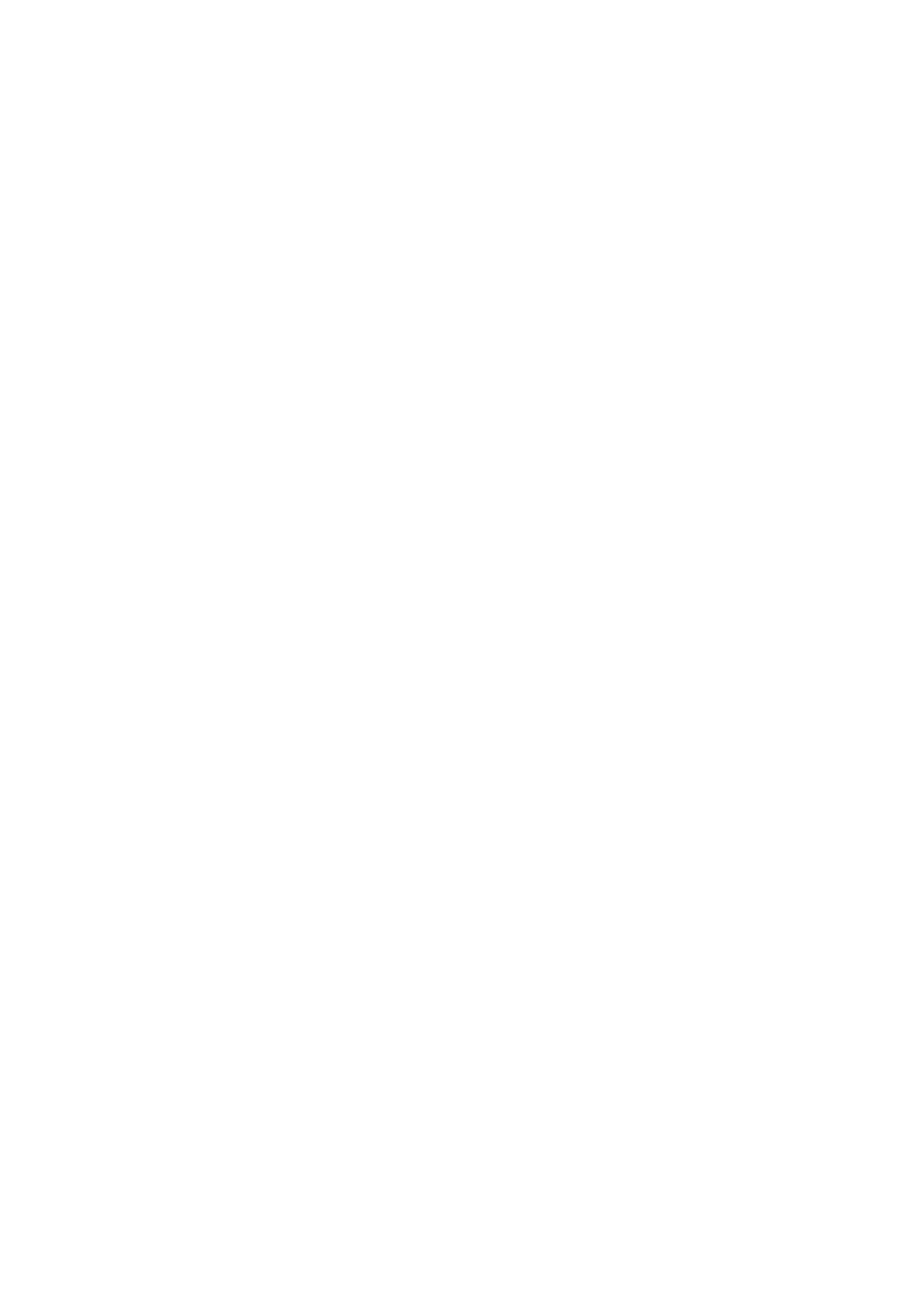# ANIMAL WELFARE CODE OF PRACTICE ANIMAL TRAINING PROVIDERS AND CENTRES **ACTIVITIES**

#### DEPARTMENT OF VETERINARY SERVICES MALAYSIA

Wisma Tani, Podium Block, Lot 4G1, Precinct 4, Federal Government Administration Centre, 62630, Putrajaya, Malaysia

Tel : 603-8870 2000 Faks : 603 8888 8685 E-mel : pro@dvs.gov.my

First Edition ... 2019 Second Edition : 2020

Publication @ DEPARTMENT OF VETERINARY SERVICES MALAYSIA

All rights reserved. No part of this publication may be reproduced, stored in retrieval system or transmitted in any form or by any electronic or mechanical means without prior permission from the copyright owner.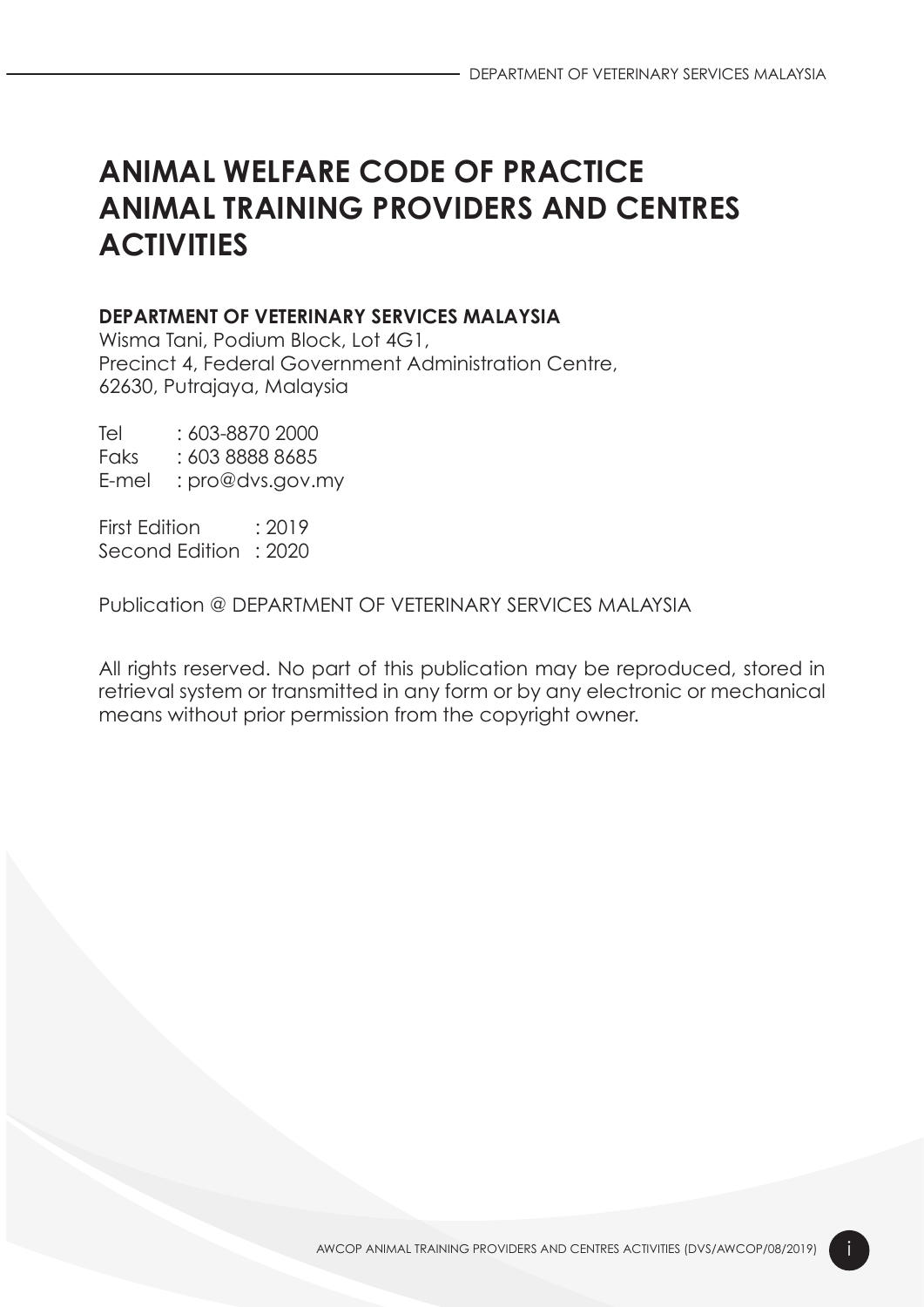# **CONTENTS**

| 1.0  | <b>INTRODUCTION</b>                                                                                      | 1              |  |  |  |
|------|----------------------------------------------------------------------------------------------------------|----------------|--|--|--|
| 2.0  | <b>SCOPE AND OBJECTIVES</b>                                                                              | 1              |  |  |  |
| 3.0  | <b>DEFINITION</b>                                                                                        | $\overline{2}$ |  |  |  |
| 4.0  | RESPONSIBILITY OF TRAINING PROVIDERS AND CENTRES                                                         | 3              |  |  |  |
| 5.0  | <b>CONFLICT OF INTEREST</b>                                                                              |                |  |  |  |
| 6.0  | <b>INFORMED CONSENT</b>                                                                                  | $\overline{4}$ |  |  |  |
| 7.0  | <b>CONFIDENTIALITY</b>                                                                                   | $\overline{4}$ |  |  |  |
| 8.0  | <b>COMMERCIAL OBLIGATIONS</b>                                                                            | $\overline{4}$ |  |  |  |
| 9.0  | SUPERVISION OF TRAINING CENTRE                                                                           | 5              |  |  |  |
| 10.0 | <b>REQUIREMENT OF TRAINING CENTRE</b>                                                                    | 5              |  |  |  |
| 11.0 | <b>REQUIREMENT OF TRAINING FACILITIES</b>                                                                |                |  |  |  |
|      | Nutrition<br>11.1<br>11.2 Vaccination and healthcare<br>Hygiene<br>11.3<br>11.4 Security<br>11.5 Housing |                |  |  |  |
| 12.0 | REQUIREMENT OF TRAINING MODULES                                                                          | 10             |  |  |  |
| 13.0 | <b>TYPES OF TRAININGS FOR ANIMALS</b>                                                                    | 10             |  |  |  |
| 14.0 | <b>REFERENCE</b>                                                                                         | 18             |  |  |  |
| 15.0 | <b>APPENDIX</b>                                                                                          | 19             |  |  |  |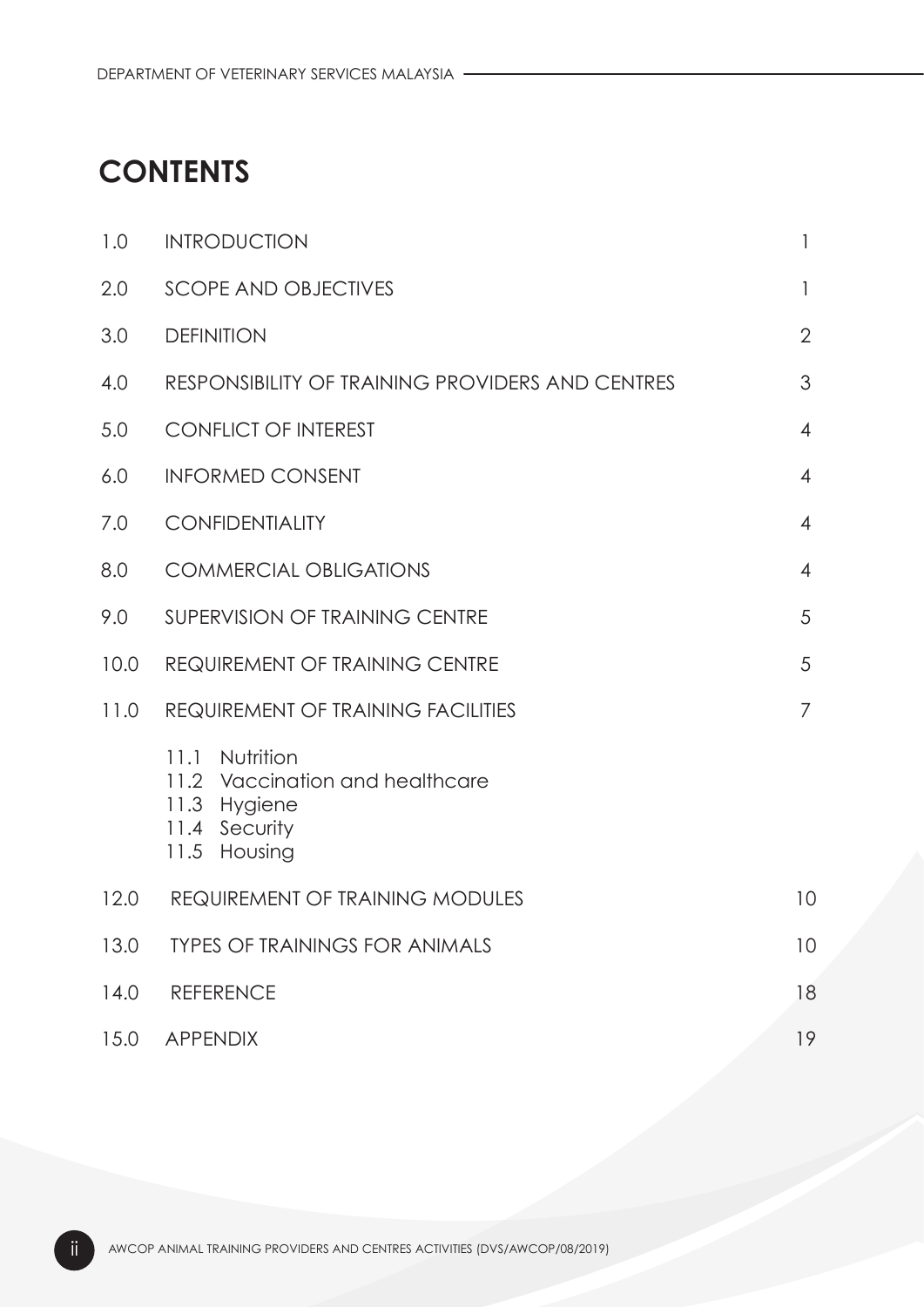# PREFACE

The Animal Welfare Act 2015 (Act 772) was gazetted on 29th December 2015 and has been enforced since 1st July 2017. In accordance with the provisions of Section 15 of this Act, there are thirteen (13) activities involving animals that shall be licensed by the Animal Welfare Board.

The Department of Veterinary Services of Malaysia has taken the initiative to develop the Animal Welfare Codes of Practices (COPs) which cover the standards and guidelines on animal welfare. These COPs serve as reference to the licensee or any person involved in animal activities. Therefore, all parties must comply with the animal welfare standards which are specified in these COPs and they shall be responsible for ensuring the fulfillment of the animal welfare needs.

In line with national and international requirements on animal welfare, it is expected that animal welfare will be practised throughout animal management in all activities involving animals as listed in Schedules of this Act.

The Department of Veterinary Services Malaysia would like to express our heartfelt appreciation to the members of the COPs Committee, government agencies, non-government organisations and all individuals involved directly and indirectly in the preparation of these COPs.

DATO' DR. QUAZA NIZAMUDDIN BIN HASSAN NIZAM Director General of Veterinary Services Malaysia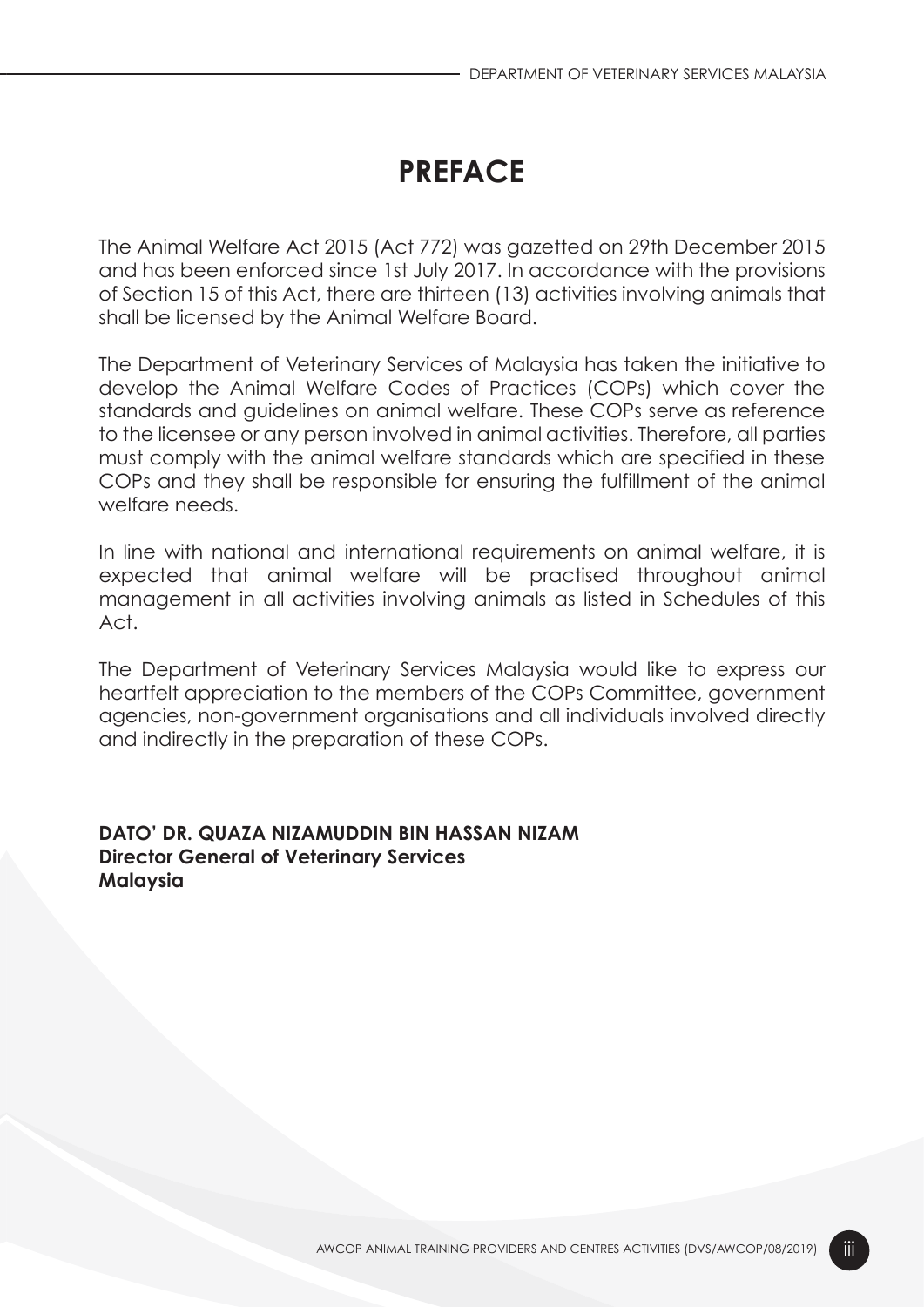## ANIMAL WELFARE CODE OF PRACTICE ANIMAL TRAINING PROVIDERS AND CENTRES ACTIVITIES

#### 1.0 INTRODUCTION

Handling of animals in any activity involving animals should take account of animal welfare requirements. This obligation is the responsibility of the owner or licensee under the Animal Welfare Act 2015. As an owner or licensee of the premises for animal training providers and centres then this obligation is to be complied with. It is therefore necessary for the owner or licensee to take reasonable steps to ensure that the following animal requirements are met:

- i. its needs for a suitable environment;
- ii. its need for a suitable diet;
- iii. the need for it to be able to exhibit its normal behavior pattern;
- iv. the need for it to be housed with or apart from other animals; and
- v. the need for it to be protected from pain, suffering, injury and disease.

This Animal Welfare Code (AWC) should be observed by the owner or licensee at the premises for animal training providers and centres. All animal training providers and centres need to obtain a license and comply with laws and regulations issued by the Animal Welfare Board, veterinary authorities or local authorities to operate as animal training providers and centres.

#### 2.0 SCOPE AND OBJECTIVES

- 2.1 The purpose of the Code is to specify the minimum standards of accommodation, management and care which are appropriate to the physical and behavioural needs of animals being trained in animal training centres.
- 2.2 The code of practice embodies right, relationship, responsibilities and professional standards and aim's to clarify that all proprietors of animal training centres, including those centres that conduct training at the residence of a client, and by people who work in them for an acceptable standard and at the same time welfare of the animals will be taken care.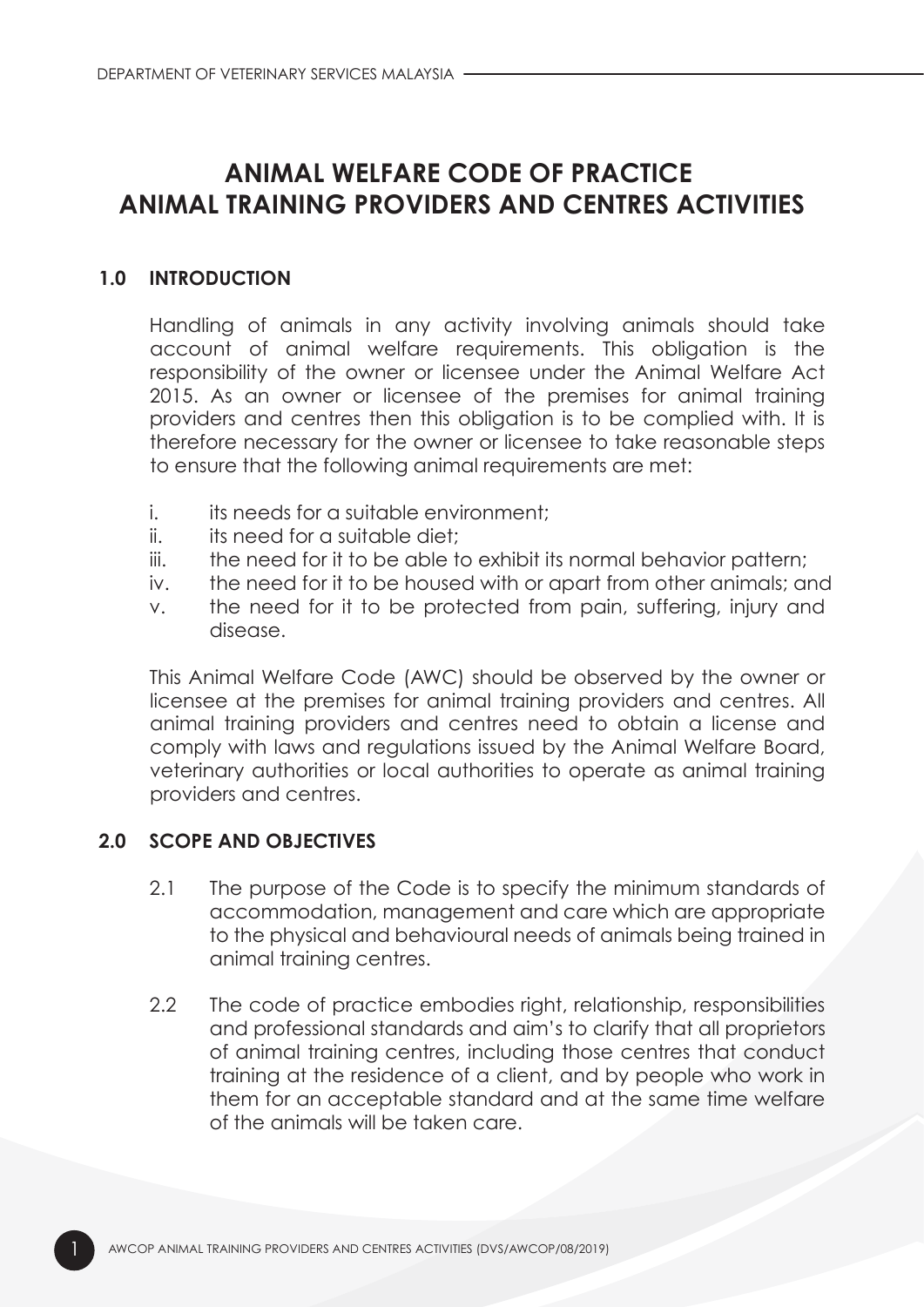- 2.3 The animal training providers and centres are obliged to their clients and they must be able to meet the professional provisions which are necessary for safeguarding and promoting the rights of both the client and the animal. The primary objective of this code is to express the values and principles which are essential to those working with animal behaviour and training.
- 2.4 The animal training providers and centres must apply core values such as animal welfare, competence, confidentiality, effective provision, and integrity, and legality, service to the client, transparency and continuing professional development in managing a training centre.

#### 3.0 DEFINITION

3.1 Animal trainer

 A qualified person approved by the Board who trains animal specific responses to specific conditions or stimuli. Training may be for purposes such as companionship, detection, protection, entertainment and sport.

- 3.2 Animal Training Providers Any organization or individual providing training services without training facility licensed by the Board.
- 3.3 Animal Training Centres Any organization or individual providing training services with facility licensed by the Board.

#### 3.4 Protection training

 Training of animal to attack people or animals and includes the training of an animal to attack human wearing padded protective clothing for any purpose including sport and recreation.

- 3.5 Obedient training Training of animal to obey to the particular orders such as teaching the dog to reliably respond to basic commands.
- 3.6 Board Animal Welfare Board under Animal Welfare Act 2015 [Act 772]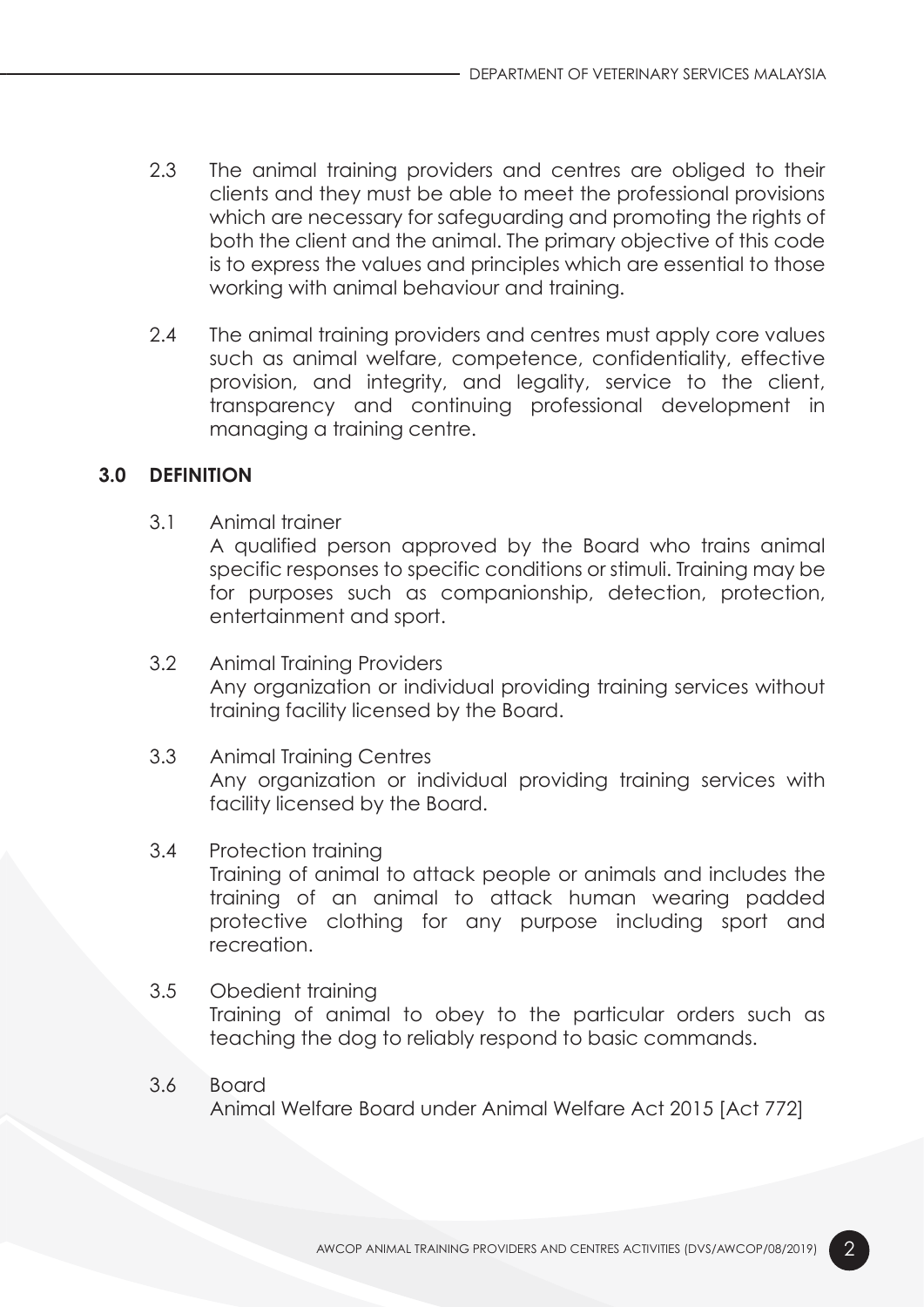#### 4.0 RESPONSIBILITY OF TRAINING PROVIDERS AND CENTRES

Training providers and centres have duties to:

- 4.1 Ensure that the main requirements (i.e. training facilities, modules and personnel) of this code are readily available to clients.
- 4.2 Work within the legal framework of Malaysia where the service is being delivered.
- 4.3 Safeguard and promote the welfare of the animal, client and the trainer.
- 4.4 To work in the best interests of the animal and the person responsible for the animal's care. Avoid any individual behaviour which might unreasonably violate professional boundaries, unreasonably damage professional relationships or cause harm to the animal or client.
- 4.5 Use professional knowledge, research and experience to contribute to the discipline of behaviour and training. Contribute to the education and training of colleagues and clients by sharing knowledge and experience.
- 4.6 Ensure that they do not act out of prejudice against any person or group, on any grounds including origin, ethnicity, class, gender, status, sexual orientation, age and disability.
- 4.7 Be honest, transparent and accurate about their qualifications, competence, experience, achievements and affiliations.
- 4.8 Take on work only within the training provider existing capabilities or when a programme to attain the required skills has been achieved.
- 4.9 Recommend clients other forms of treatment if behaviour modification or training is not the most appropriate means of treating the condition or problem.
- 4.10 Maintain and extend competence in order to provide a quality service that is accountable. Appraise new methods and techniques in order to extend experience.
- 4.11 Provide honest and reliable written (where appropriate) opinions, maintaining objectivity in judgements.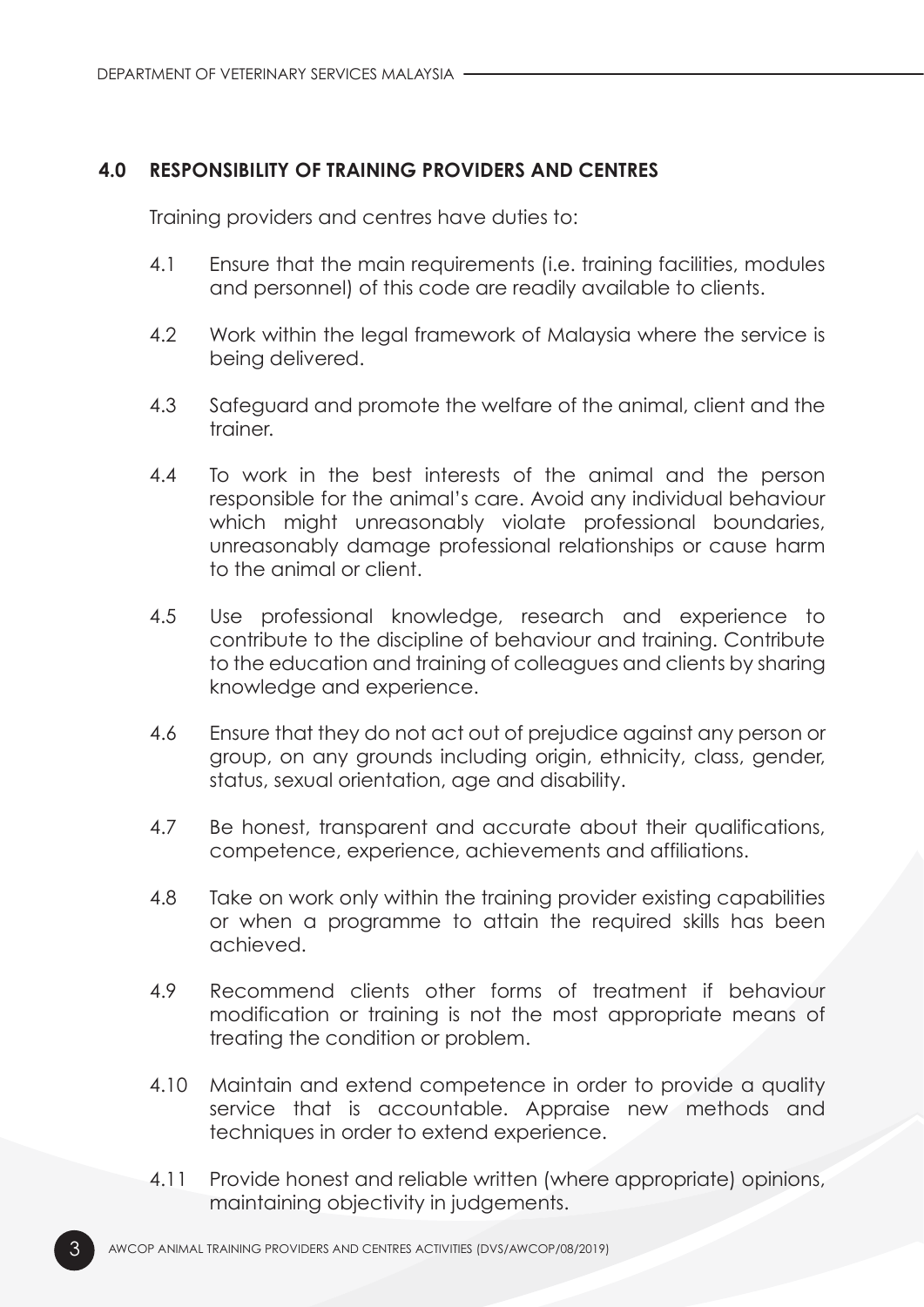- 4.12 Take appropriate action if health or any other factor is likely to interfere with judgement or performance of duty.
- 4.13 Make it clear when making statements whether as a private individual or as a representative of a particular organisation or group.
- 4.14 Keep a record of all complaints and actions taken by holding appropriate and adequate third party, as well as professional indemnity insurance and other insurance corresponding to the activities undertaken.
- 4.15 Valid insurance for all animals are recommended and undue force must not be used when training any animal.

#### 5.0 CONFLICT OF INTEREST

The training providers and centres must be alert to the possibility of any conflict of interest which may affect their ability to exercise discretion or bias their judgement.

#### 6.0 INFORMED CONSENT

The training providers and centres will not act without the informed consent of their client, unless required by law to protect the animal, the person or another from the risk of harm.

#### 7.0 CONFIDENTIALITY

The training providers and centres must obtain consent from the client to disclose information before sharing related information with third parties. Any disclosure of information must be made only with the client's written permission unless there are overriding legal, safety or ethical considerations.

#### 8.0 COMMERCIAL OBLIGATIONS

- 8.1 Advertising by training provider must not:
	- a. Mislead or deceive users of their service.
	- b. Be sensational or make unrealistic, or unsubstantiated performance claims.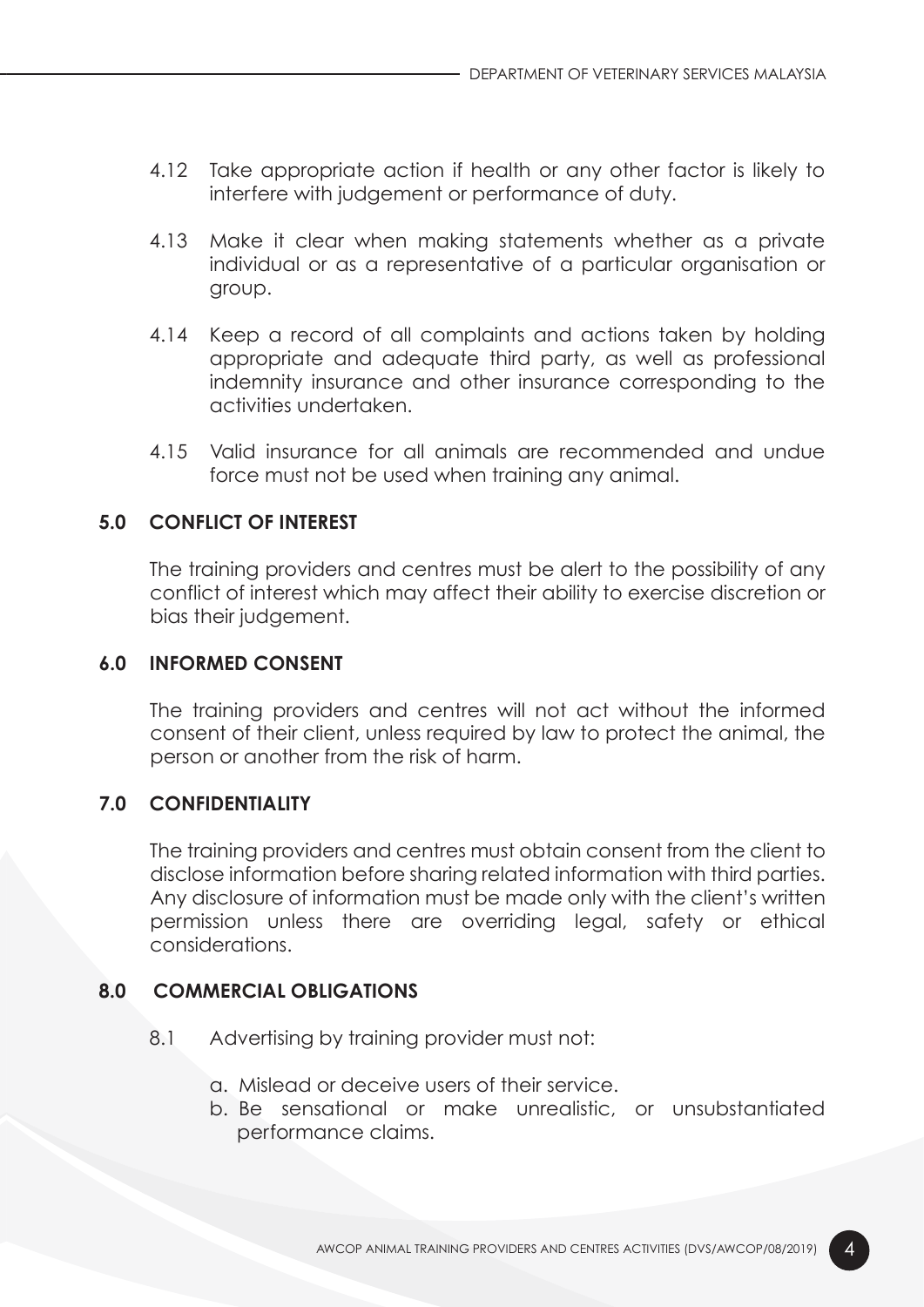- c. Create unjustifiable expectations about the length or type of treatment or unrealistic prospects for success.
- d. Make claims of superiority or disparage colleagues or members of other organisations or professions.
- 8.2 Training providers and centres must not sell or recommend a product, service or an individual service provider without being first satisfied that this would benefit the animal under their care and that they are suitably qualified to make such a recommendation.
- 8.3 The recommending training providers and centres must disclose to the client if the provider may gain a commercial benefit by making such a recommendation. Training providers and centres must not allow such an interest to influence their choice of provision, service, care or treatment to the detriment of the animal or service user.
- 8.4 There must be transparency in the charges, terms and conditions of the service that the training provider provides.

#### 9.0 SUPERVISION OF TRAINING CENTRES

The activity of the animal training centres must be licensed by the Board and the premise must be licensed /approved by the local council authority.

#### 10. REQUIREMENT OF TRAINING PERSONNELS

Each training centres must at least have four (4) key personnel categories:-

10.1 Manager

 The proprietor of the animal training centres is responsible for the overall management and conduct for the facility and for the welfare of the animals held therein. In particular, the proprietor responsible for:

- a. The well-being of all animals in the centre;
- b. The supervision of staff;
- c. The maintenance and collation of records and statistics;
- d. Supervision of daily feeding, watering, inspection and training of all animals;
- e. Supervision and examination of animals upon entry;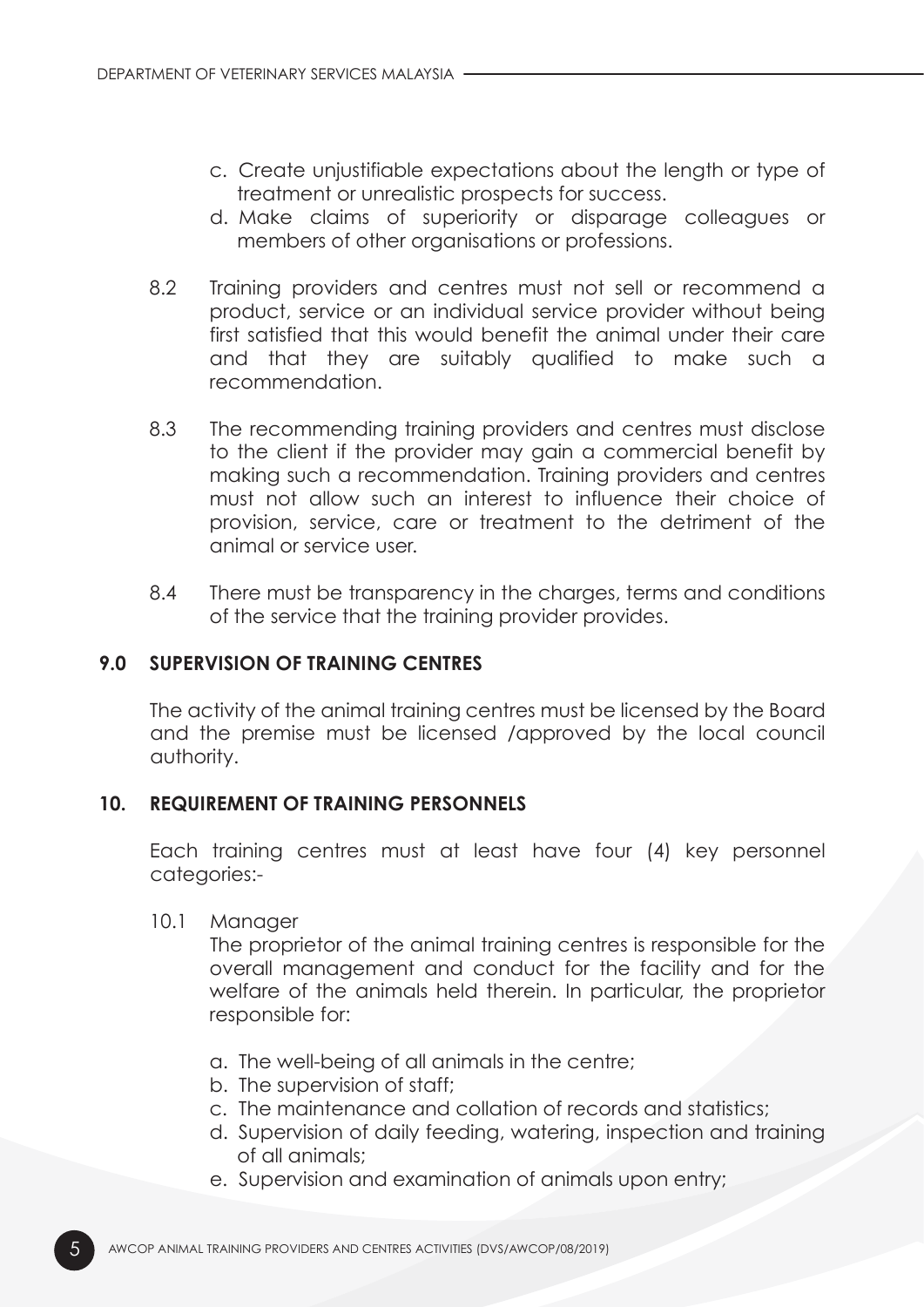- f. The overall level of hygiene in the centre, including the disposal of waste materials;
- g. Provision of prompt veterinary attention for animals when required;
- h. Ensuring adequate shade is available at each training venue;
- i. Provision of cleaning utensils for the disposal of animal's faeces and ensuring that they are available at all times whilst training is being conducted;
- j. Notifying owners (or their contacts ) as soon as possible when an animal is observed to be ailing or injured or promptly after a veterinarian has examined the animal;
- k. Developing a plan for an emergency situation;
- l. Provision of suitable padded training attire for use in protection training;
- m. Must ensure that staff safety and health is protected (i.e. appropriate work clothing, adequate hand washing facilities and immunisation).
- 10.2 Animal Trainers
	- a. Animal trainers must be qualified and certified personnel in handling animal training by the Board.
	- b. Reasonable care must be exercised by the trainer or training centre, to ensure the safety and well-being of the client and animal at all times (e.g. in circumstances where an animal is aggressive, and displays a clear danger to other animals or people it must be muzzled and restrained).
	- c. If, in the trainer's opinion, an animal is suffering from any ailment, the trainer may refuse to train that animal.

#### 10.3 Veterinarian

 The proprietor of the training providers and centres must have a written agreement with registered Veterinary Surgeon to be on call for the treatment of animals other than first aid.

- 10.4 Animal attendants
	- 10.4.1 Animal attendants employed by the proprietor of the training centre must be trained and experienced to properly manage the animals being trained. They are responsible to the proprietor for: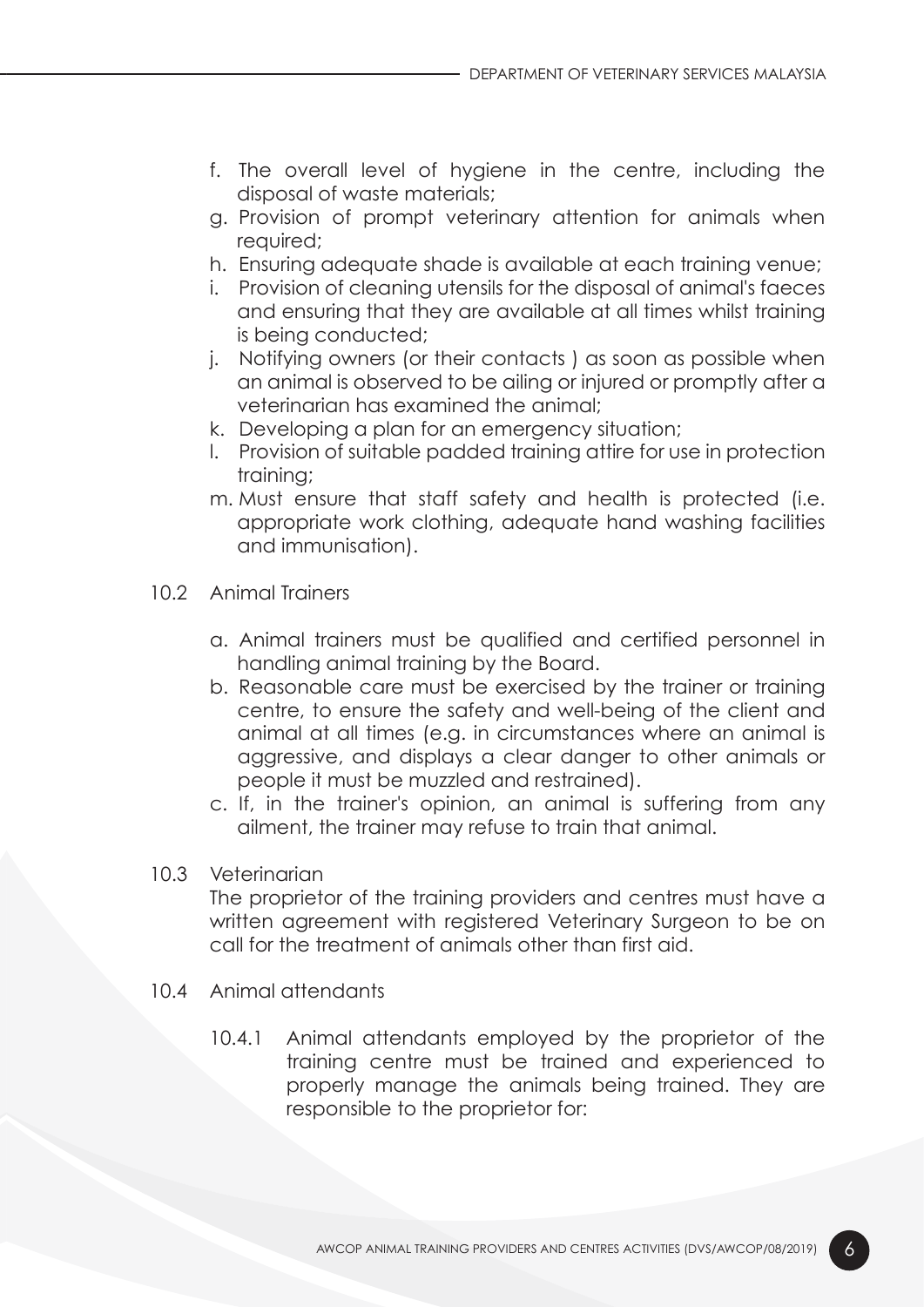- a. Daily feeding, watering and inspection of all animals;
- b. Daily cleaning of facilities (i.e. hose out, replace bedding, feeding and watering utensils);
- c. Reporting of sick or injured animals; and
- d. Exercising the animals as required.

#### 11.0 REQUIREMENT OF TRAINING FACILITIES

Each training facilities must practice a good animal husbandry management which comprises the aspects of nutrition, veterinary healthcare, hygiene, security and housing.

- 11.1 Nutrition
	- 11.1.1 All animals housed in the training centre must be fed at least once a day. The food provided must contain acceptable nutritive values in sufficient quantity to meet appropriate daily requirements for the condition and size of the animal.
	- 11.1.2 All animals must have a permanent supply of fresh and clean water.
	- 11.1.3 Food and water containers must be non-spillable and of a design that can be easily cleaned and does not cause injury and toxic to the animals.
- 11.2 Veterinary healthcare
	- 11.2.1 For animals, pre-vaccination is required. A current vaccination certificate (i.e. certifying that vaccination was done within the preceding 12 months and that the "due date" for the next vaccination has not passed) must be produced for each animal before admission. Core vaccination following the schedule in Appendix 1.
	- 11.2.2 Training animals must be provided with a valid health certificate. Animals known or suspected to be suffering from an infectious disease must not be admitted for training.
	- 11.2.3 Every training premise must have an emergency kit for animals as in Appendix 2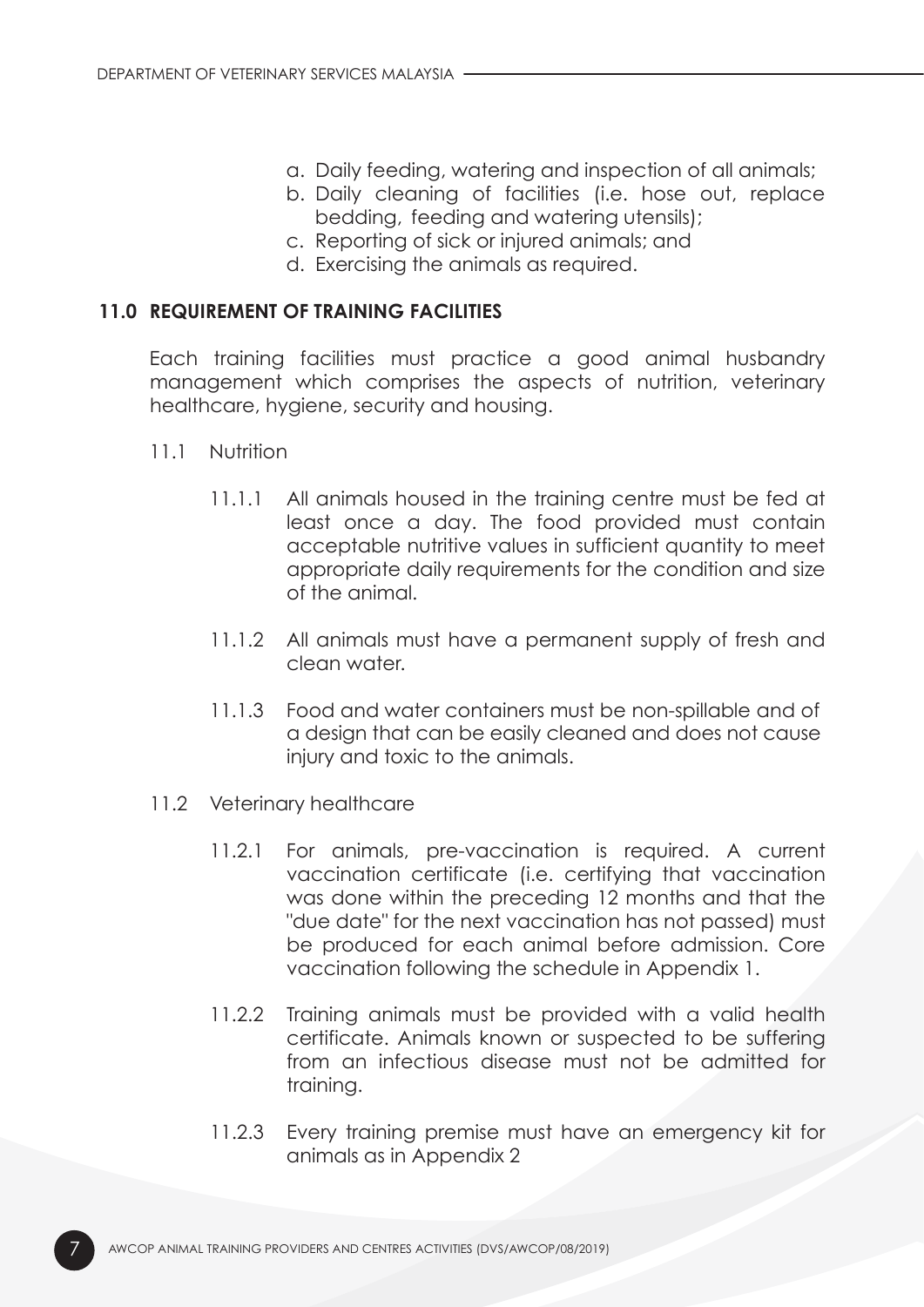- 11.3 Hygiene
	- 11.3.1 The training centre is to be clean and hygienic at all times. All pens must be cleaned out at least once per day (twice daily if inspection shows it is required) to ensure the pen is clean. Used litter and uneaten food must be placed in sealed plastic bags for disposal.
	- 11.3.2 Animal training centre sites must have an adequate water supply and must be sewage or on a septic system, or have some other adequate method of disposals.
	- 11.3.3 Waste disposal must be in accordance with the requirements of the local government authority. Use of a trade waste service for collection and disposal of wastes is preferable. Wastes must not be incinerated.
	- 11.3.4 After cleaning, sleeping areas must not be allowed to remain wet.
	- 11.3.5 Disinfection of pens must be done whenever the pen is vacated or every seventh (7th) day with disinfectants. For utensils, recommended to use food grade disinfectants. If a non-food grade disinfectant is used, the utensils must be rinsed after disinfecting to avoid poisoning. Manufacturer's instructions for the use of these agents must be followed.
	- 11.3.6 All watering and feeding utensils must be cleaned daily.
	- 11.3.7 Pests including fleas, ticks, flies, mosquitoes and rodents must be effectively controlled and the pesticide should be used only in accordance with label instructions.
- 11.4 Security
	- 11.4.1 Animal centre buildings must be able to be securely locked. Design and materials used must ensure the security of the facility.
	- 11.4.2 Each individual pen must be fitted with a secure closing device that cannot be opened by the animals.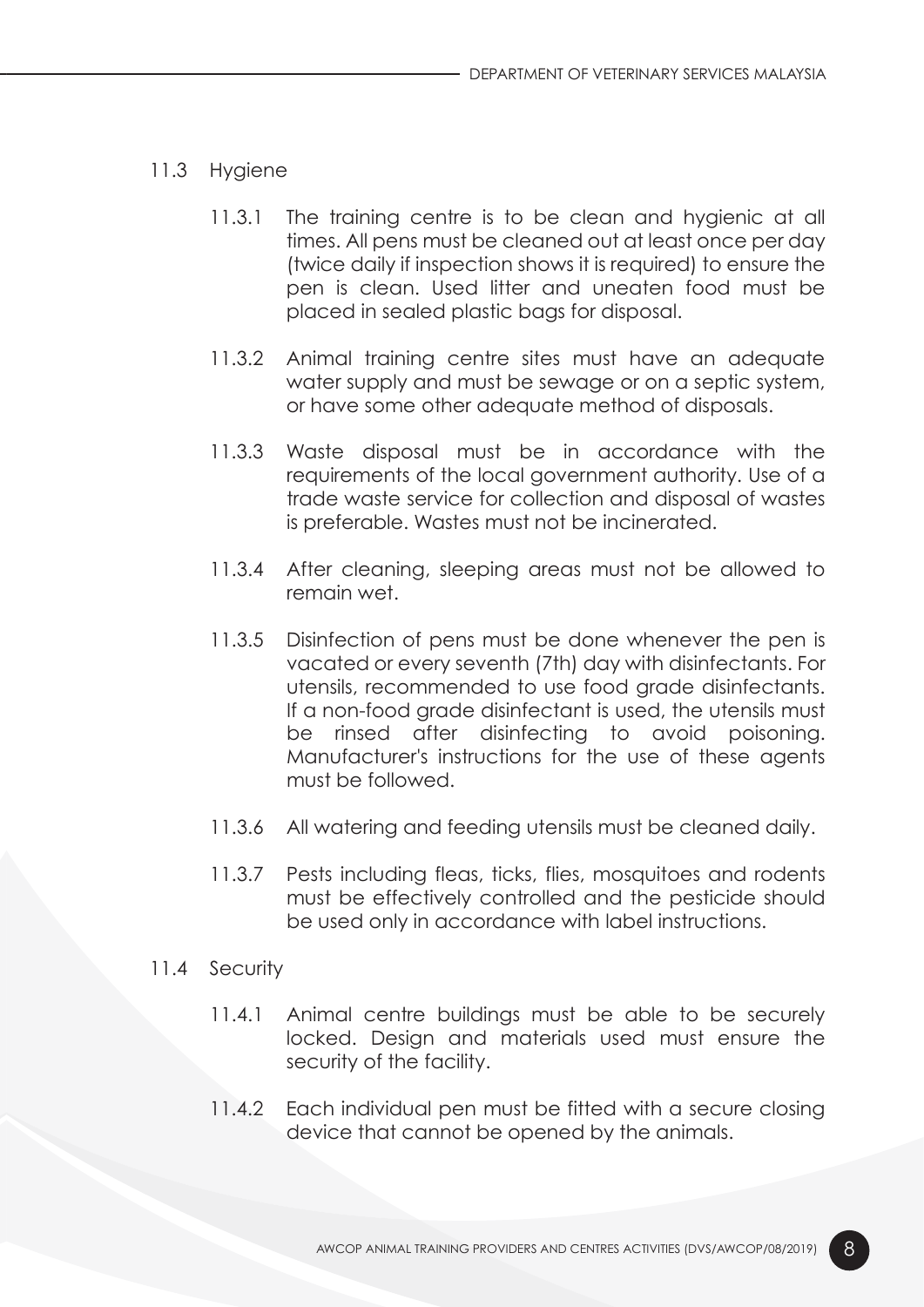- 11.4.3 Any security methods used must allow for ready access to animals and ready exit for staff and animals from the premises in the event of an emergency.
- 11.4.4 All training centres where animals are boarded or protection training occurs must have an external perimeter fence at least 1.8 metres high surrounding the centre to prevent the escape of animals. The external walls of the facility may serve as the perimeter fence if an animal escaping from its pen or cage is restrained by these walls.
- 11.4.5 Animals in training centres must be safe from attack, stress or injury and their behavioural needs should be met.
- 11.4.6 All training centres must have a minimum preparation that is sufficient to deal with any fire incidents as in Appendix 3.
- 11.5 Housing
	- 11.5.1 Each animal training centre must provide an area for reception, records storage, and display of information for clients. Facilities must include washing hands.
	- 11.5.2 Pens must be designed, constructed, serviced and maintained in a way that ensures the good health and well-being of the animals, whilst preventing escape or injury to humans.
	- 11.5.3 Housing must provide protection from the weather (wind, rain, sunlight and extremes of climate), vermin and harassment from other predators.
	- 11.5.4 Materials should be selected for ease of maintenance and cleaning, durability and non-toxicity. Floors of animal housing areas of pens must be made of an impervious material to assist cleaning and drainage.
	- 11.5.5 The internal surfaces of the external walls of pens must be constructed of impervious, solid, washable materials optimally curved at the wall/floor junctions to facilitate cleaning and disinfection.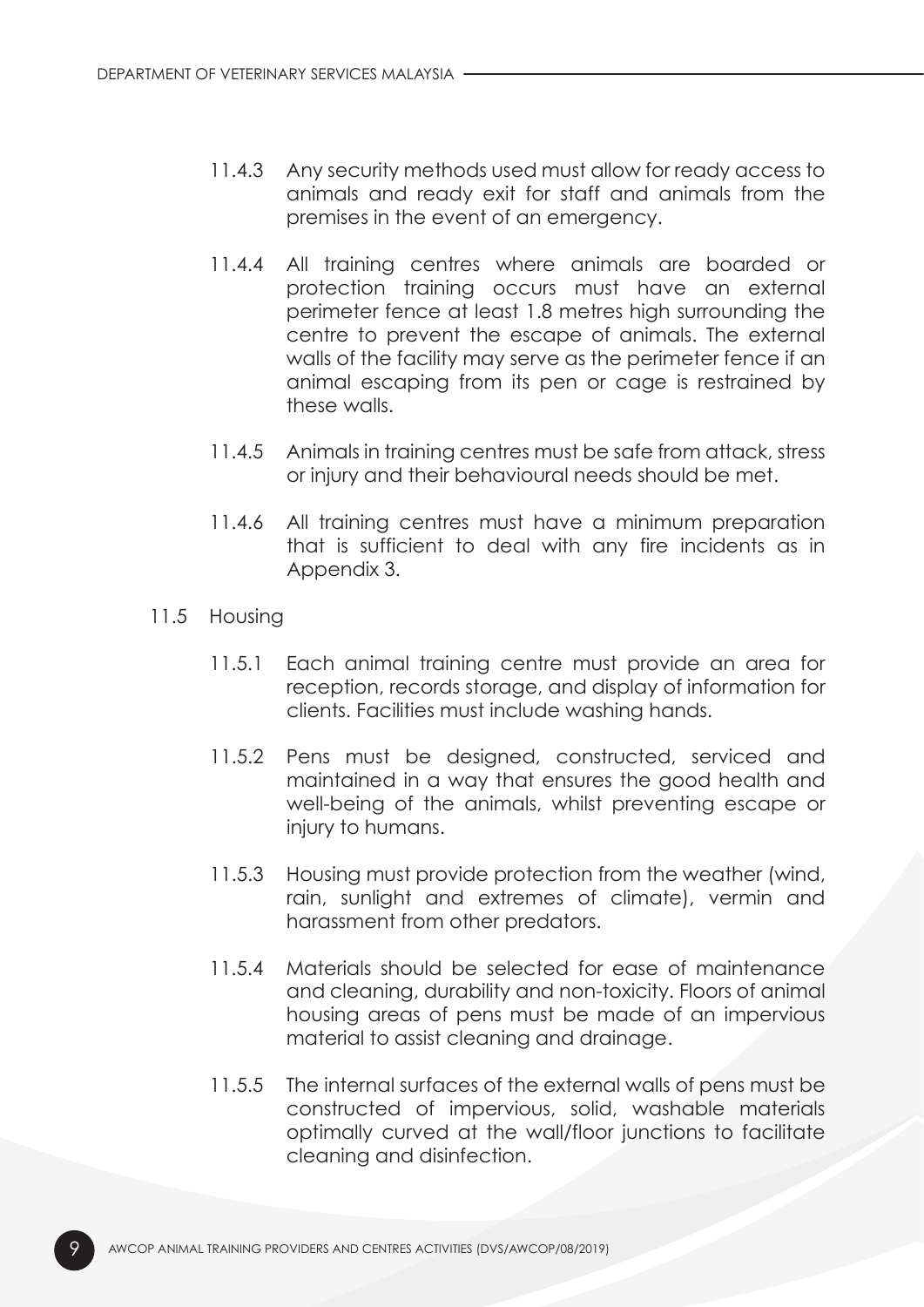- 11.5.6 Pens floors must be sloped to enable wastes and water to run off. A collection drain must be provided to take away water after cleaning.
- 11.5.7 Pens may be separated by either solid partitions, galvanised chain wire or weld mesh wire dividers. Pens must be completely enclosed having either a solid or wire roof.
- 11.5.8 Cage or pen areas must have an ample supply of fresh air. One third of the area of each pen must be weatherproof and include raised sleeping quarters.
- 11.5.10 Kennels must be provided with a weatherproof sleeping area containing raised beds.
- 11.5.11 Where animal kennels are constructed indoors, temperature, humidity and ventilation must be considered. Ventilation must be adequate to keep animal housing areas free of dampness, noxious odours and draughts.

#### 12.0 REQUIREMENTS OF TRAINING MODULES

- 12.1 Each training centre must develop a training module according to the species, animal usage, physiological and behavioural status. The module consists of 3 different levels: basic, moderate and advanced.
- 12.2 Training hours should not exceed the maximum physiology ability of the animals with exception of overriding and overdriving of the sport horses under supervision of registered veterinarian.
- 12.3 Each training module must be endorsed by the Board.

#### 13.0 TYPE OF TRAININGS FOR ANIMALS

- 13.1 Training for Obedient and Companion Animals (multispecies)
	- 13.1.1 Obedience training is a major factor in sound management and when properly carried out, results in an improved relationship between the animals, their owners and the community. Obedience training is available by professional animal trainers and through obedience clubs, registered and licensed by the Board.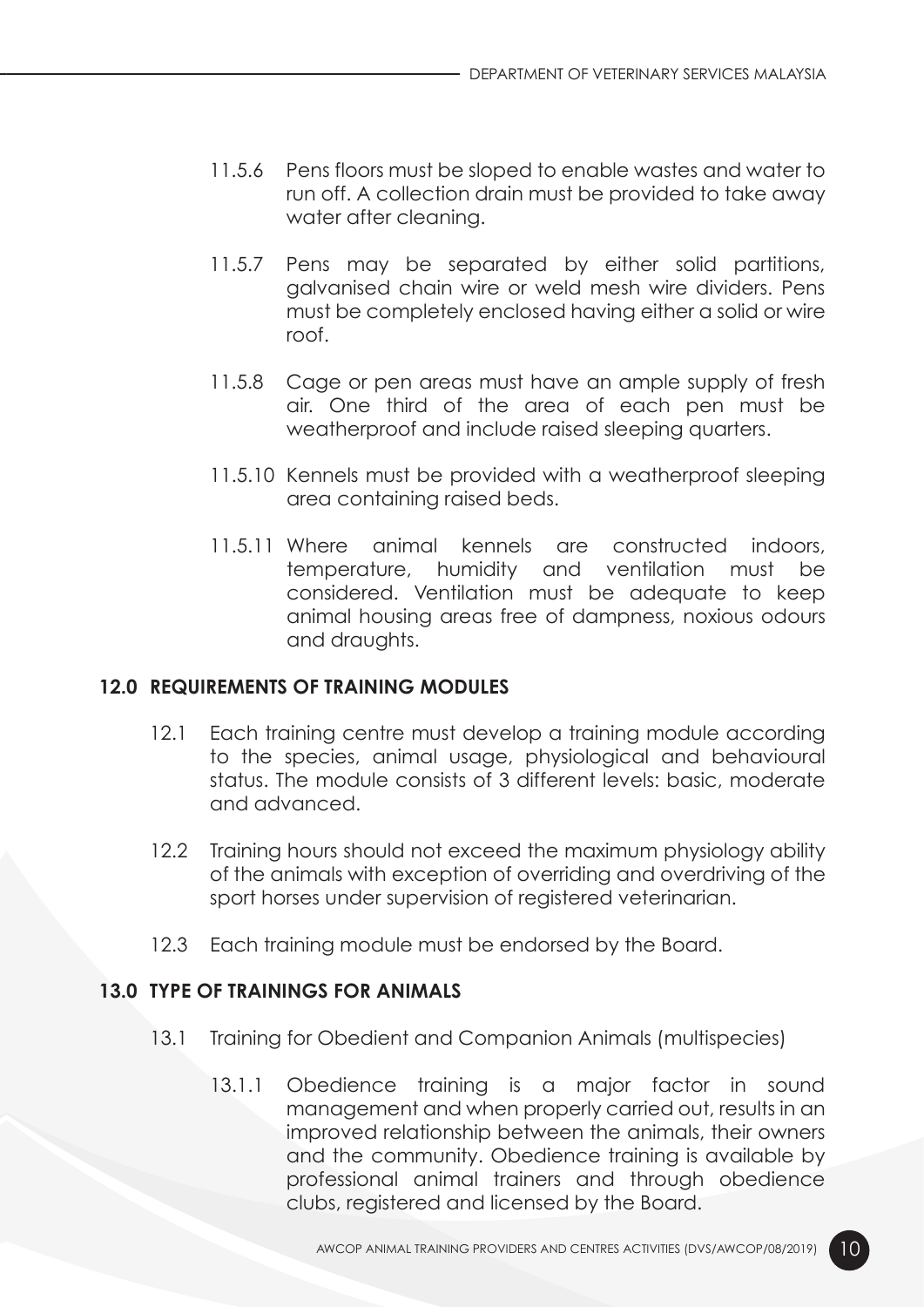- 13.1.2 Animal behaviour and safety is the responsibility of the owner. Training aids may be used by the owner to fulfil his/her obligations in managing the animal`s behaviour. Positive reinforcement is the preferred training technique, for example, the use of rewards rather than punishment.
- 13.1.3 The responsibility of pet ownership includes properly training and socializing your animal.
- 13.1.4 An area in which to train should be free from distractions.
- 13.1.5 Once animals reach their maturity, they are ready to begin basic obedience. These training sessions also stress manners and teach owners to be their pet's confident leaders. Sessions include attention drills, proper pulling techniques on the leash, respecting human's personal space and leash commands that incorporate heeling, sitting, lie down, stay and coming when called.
- 13.1.6 An obedient animal and service dog is a pre-requisite requirement for the animal being trained as a companion animal. Companion animal training refers to a specially trained animal for specific task. The purposes of the animal being trained are to assist the human with disabilities and rehabilitation process of the human patients.
- 13.2 Training for Entertainment Animals (multispecies)
	- 13.2.1 An obedient animal is a pre-requisite requirement for the animal being trained as an entertainer. Entertainment animal training refers to a specially trained animal to entertain the public without neglecting their welfare and the usage of the animal. Types of animal entertainment include:
		- a. Zoo animal performance
		- b. Theme park/ circus animal performance
		- c. Animal actors/ mascots
		- d. Animal game show
	- 13.2.2 Types of entertainment must not cause any harm and violence to the safety, health and normal behaviour of the animals.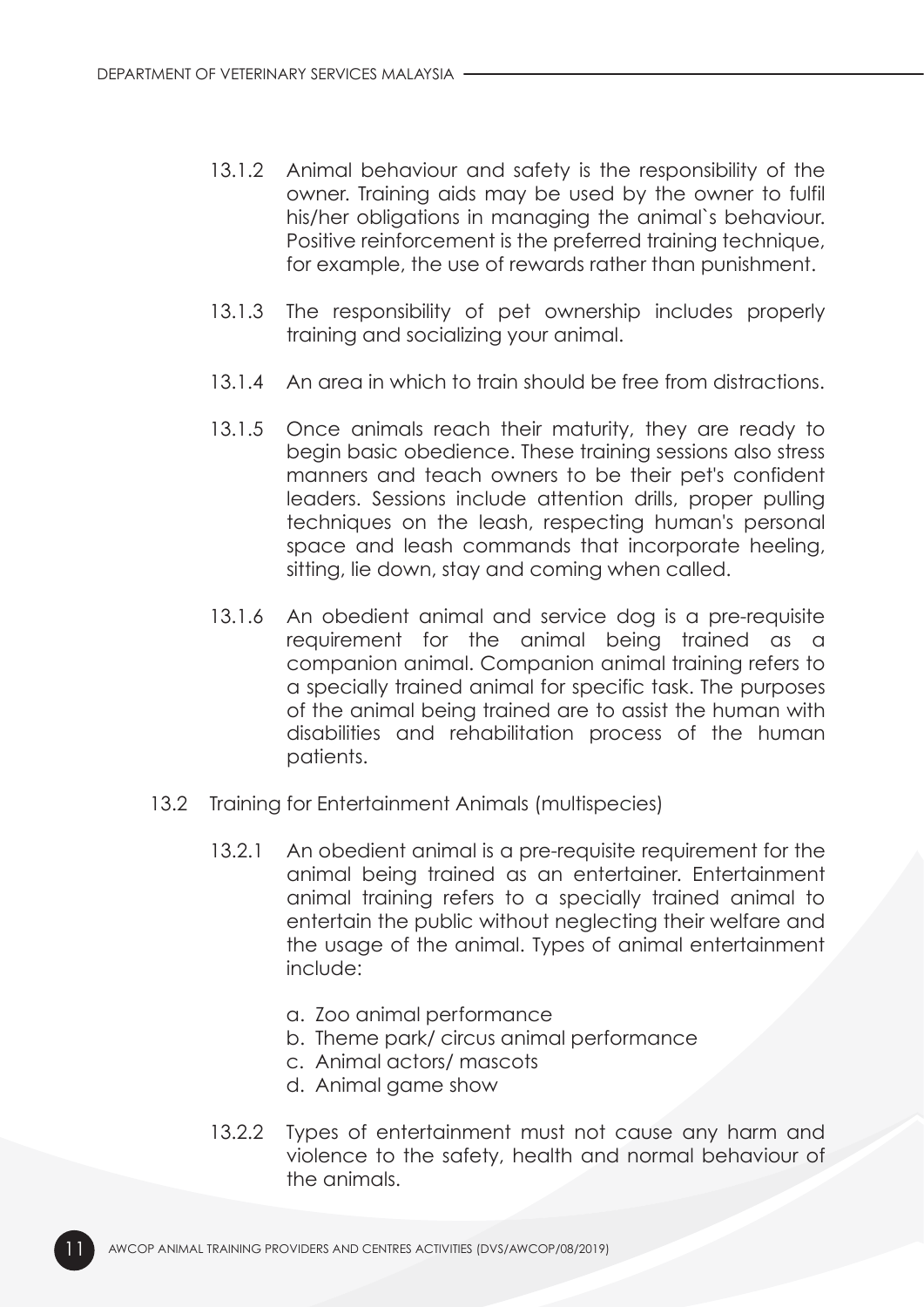- 13.2.3 Entertainment animals must have the full access to the medical screening and remedies before and after the entertainment activities.
- 13.2.4 Types of entertainment of the animals should be formulated based on the animal species and their capabilities.
- 13.2.5 Types of entertainment must be endorsed by the Board.
- 13.3 Specialized Trainings for Dogs
	- 13.3.1 Training for Guard Dogs The minimum age of a dog to be trained is 6 months.
		- 13.3.1.1 Training Venues

 Due to the noise factor and the potential danger to the public that protection training generates, certain venues such as public reserves and schools are not allowed to be used for this purpose.

13.3.1.2 Security Requirements

 A 1.8 metre high chain mesh fence must enclose the immediate training area fence to protect the public from animals being agitated. This fence is in addition to the external security fence. These measures will ensure the secure containment of the animals whilst being agitated and to ensure the public's safety.

- 13.3.1.3 Temperament and training assessment of animals prior to commencement of protection training.
	- a. All animals must be assessed individually to ascertain their suitability for protection training. Only animals with a stable temperament are to be accepted. The following character traits are unacceptable in an animal for protection training:
		- Fear
		- Nervousness
		- Fear Agaression/Fear Biter
		- Nervous Aggression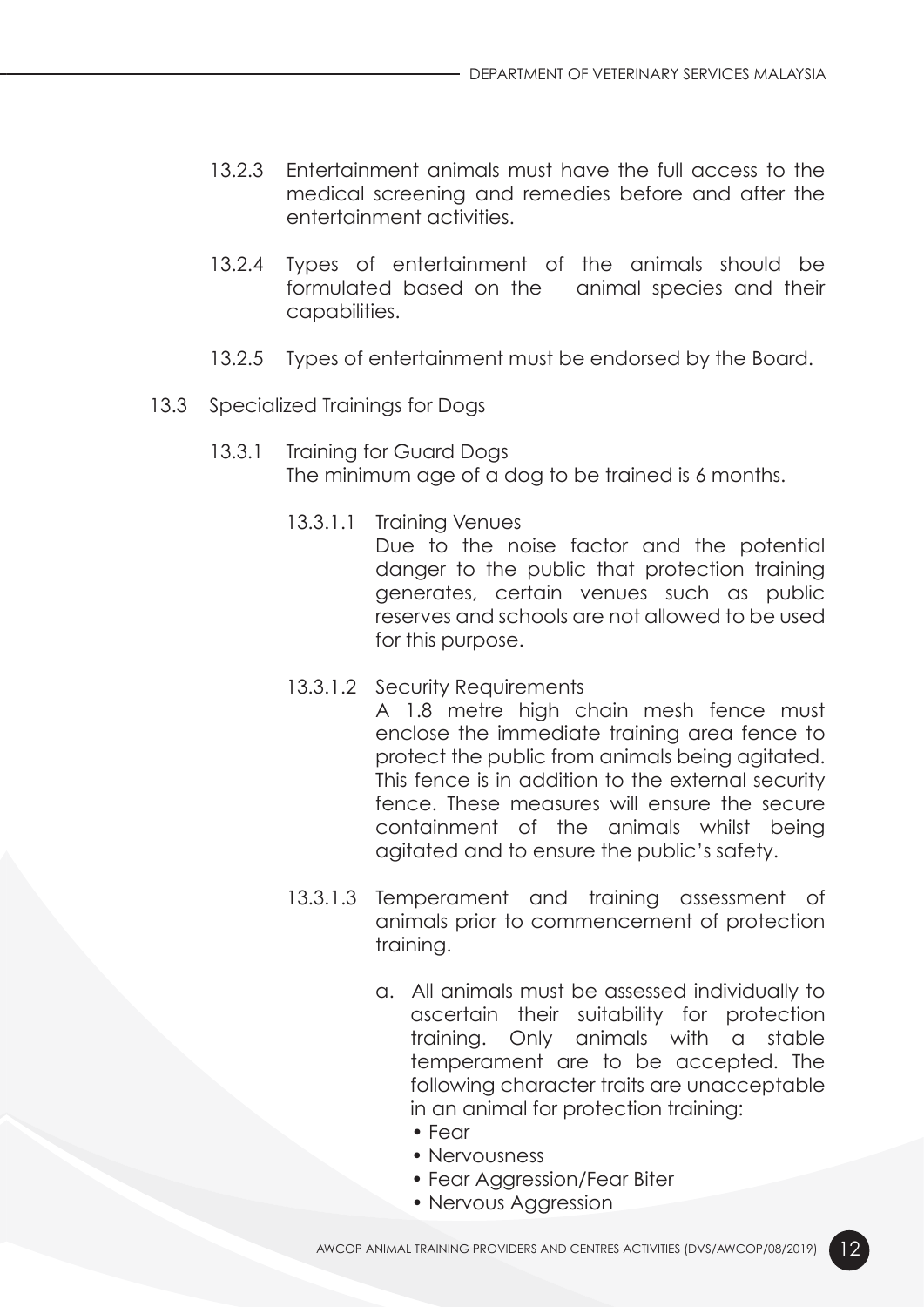- b. It is the responsibility of the training centre to ensure that a high standard of obedience training exists prior to the commencement of protection training. A handler must be able to demonstrate that the animal can be controlled reliably off-lead.
- c. Only recognised guarding breeds of the large variety and cross of these breed, are allowed to be trained in protection training as listed and categorized by the veterinary authority. These breeds are:
	- German Shepherd,
	- Rottweiler
	- Doberman,
	- Dll other breeds are excluded including the banned breeds.
- \* Any restricted breed must obtain written approval from Director General of Veterinary Services.
- 13.3.1.4 Prerequisites for people wishing to train their animal in protection training
	- a. Only licensed security guards registered are eligible to have their animal's trained as Protection Animals, or to be trained in Protection Training.
	- b. Proof of Security Licence must be shown to the training centre prior to commencement of Protection Training.
	- c. Owner has to be responsible for the animal, in or out of compound and licensed by the board"
- 13.3.1.5 Categories of protection training
	- a. Category I Professional security animals. This level of training is only open to Bona-fide Security personnel.
	- b. Category II Commercial yard animals. This level of training is only open to those supplying yard animals to protect commercial premises.

 Animals are allowed full suit & leg bites in their training in both categories.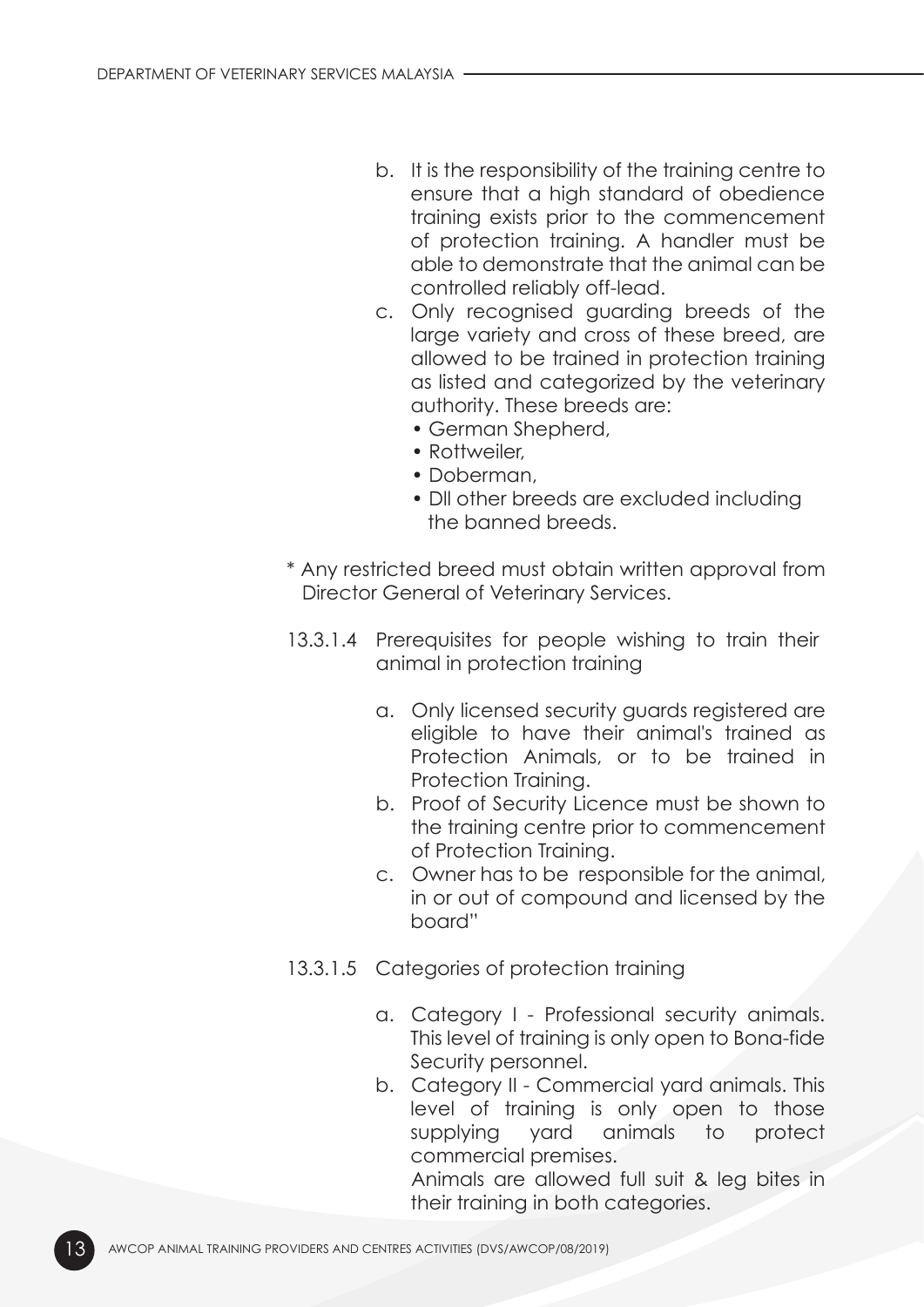- 13.3.1.6 Legal requirements of client Protection training clients must be given an information pamphlet on their responsibility of owning an animal that has undergone protection training. The proprietor of a training centre must also display this information at each of its venues.
- 13.3.1.7 Registration of clients on commencement of protection training The proprietor of a protection training centres must furnish relevant councils with details of all protection training clients including name, address, and telephone and security licence number.
- 13.3.2 Attack Dog Training The minimum age of a dog to be trained is 6 months.
	- 13.3.2.1 An obedient animal is a pre-requisite requirement for the animal being trained to attack the threats accordingly. Attack training is different to the guard dog training because guard dog is not train to attack and fight the threats. This training will stimulate the attack and aggressive behaviours according to the types of threats and specific signals or orders by the trainer.
	- 13.3.2.2 The minimum age of a dog to be trained is 6 months.
	- 13.3.2.3 Training Venues Due to the noise factor and the potential danger to the public that protection training generates, certain venues such as public reserves and schools are not allowed to be used for this purpose.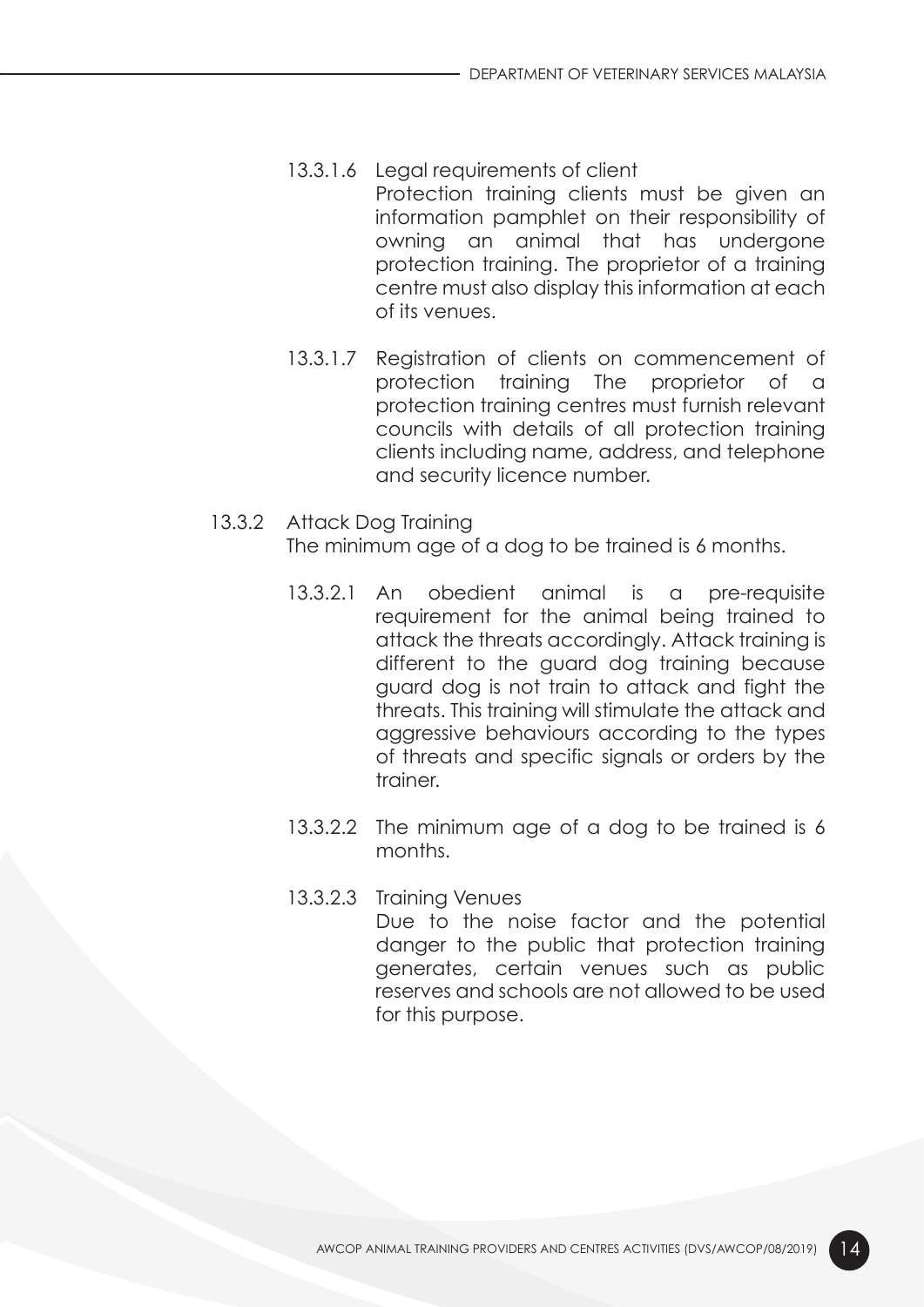#### 13.3.2.4 Security Requirements

- A 1.8 metre high chain mesh fence must enclose the immediate training area fence to protect the public from animals being agitated. This fence is in addition to the external security fence. These measures will ensure the secure containment of the animals whilst being agitated and to ensure the public's safety.
- 13.3.2.5 Temperament and training assessment of animals prior to commencement of attack training.
	- a. All animals must be assessed individually to ascertain their suitability for attack training. Only animals with a stable temperament are to be accepted. The following character traits are unacceptable in an animal for attack training:
		- Fear
		- Nervousness
		- Fear Aggression/Fear Biter
		- Nervous Aggression
	- b. Only specific dog breeds are eligible for this type of training. The breeds are as listed and categorized by the veterinary authority. These breeds are:
		- German Shepherd,
		- Rottweiler,
		- Doberman,
		- Belgian Sheepdog, Collie
- \* Any restricted breed must obtain written approval from Director General of Veterinary Services.
- 13.3.3 Man Stopper Training
	- 13.3.3.1 A man stopper is a dog processing of the temperament and physical ability to stop a person such as an intruder by inflicting such serious bodily harm as to render further advanced physically impossible. These dogs are strictly for the professional users certainly not for the family.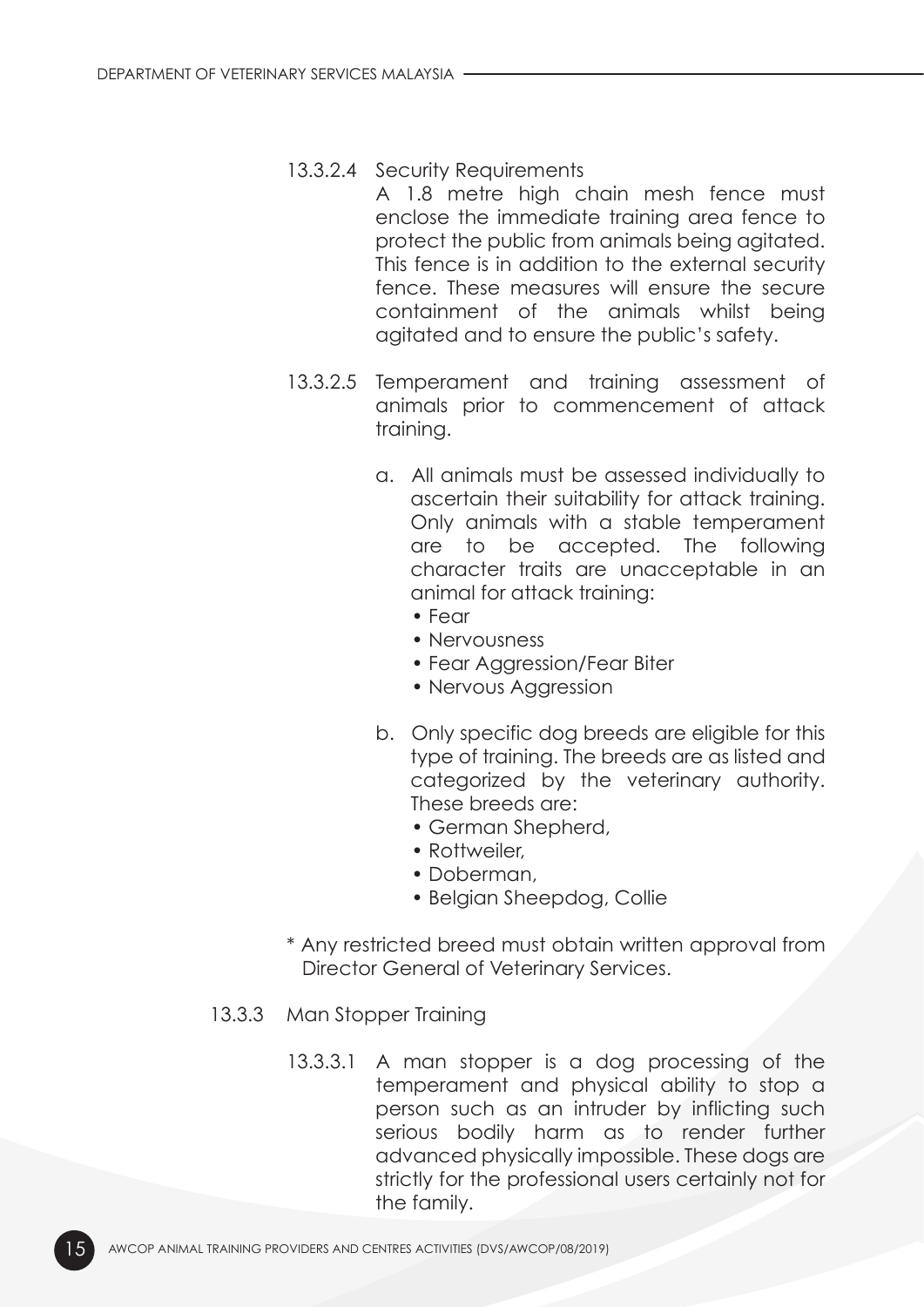- 13.3.3.2 The minimum age of a dog to be trained is 6 months.
- 13.3.2.3 Training Venues Due to the noise factor and the potential danger to the public that protection training generates, certain venues such as public reserves and schools are not allowed to be used for this purpose.
- 13.3.2.4 Security Requirements

 A 1.8 metre high chain mesh fence must enclose the immediate training area fence to protect the public from animals being agitated. This fence is in addition to the external security fence. These measures will ensure the secure containment of the animals whilst being agitated and to ensure the public's safety.

- 13.3.2.5 Temperament and training assessment of animals prior to commencement of man stopper training.
	- a. All animals must be assessed individually to ascertain their suitability for man stopper training. Only animals with a stable temperament are to be accepted. The following character traits are unacceptable in an animal for man stopper training:
		- Fear
		- Nervousness
		- Fear Agaression/Fear Biter
		- Nervous Aggression
	- b. Only specific dog breeds are eligible for this type of training. The breeds are as listed and categorized by the veterinary authority. These breeds are:
		- Shepherds,
		- Rottweilers,
		- Dobermans
- \* Any restricted breed must obtain written approval from Director General of Veterinary Services.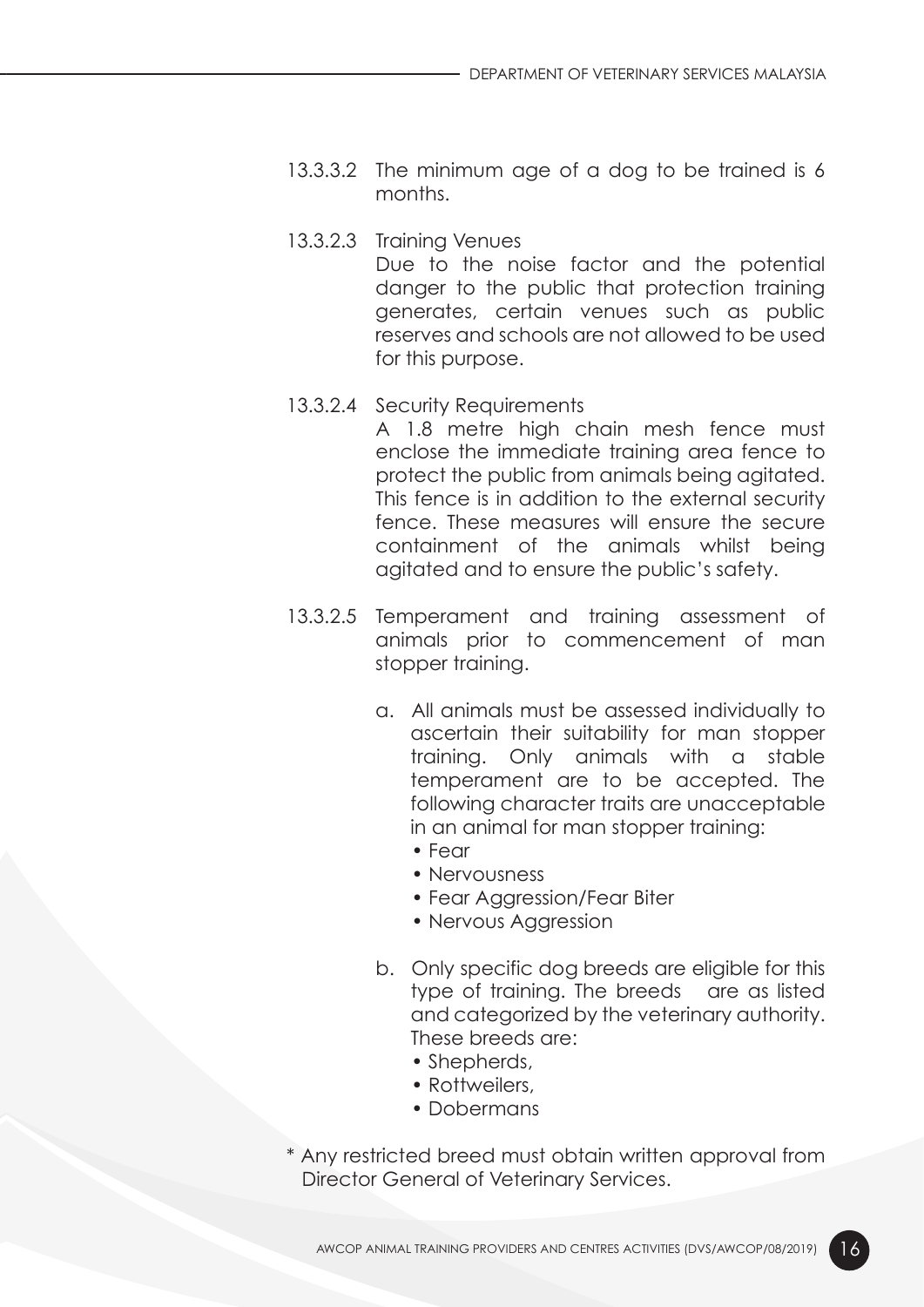#### 13.3.4 Detection Dog Training

- 13.3.4.1 A detection or sniffer dog is trained to use its sensors to detect substances such as explosive, illegal drugs, wildlife scats, currency, blood, missing human and cadavers.
- 13.3.4.2 Only dog breed with a good sense of smells is eligible for this type of training. The breeds are as listed and categorized by the veterinary authority. These breeds are:
	- Bloodhound
	- Basset hound
	- Beagle
	- German Shepherd
	- Labrador Retriever
	- Belgian Malinois
	- English Springer Spaniel
	- Coonhound
	- German Shorthair Pointer
	- Pointer
- \* Any restricted breed must obtain written approval from Director General of Veterinary Services.
- 13.3.5 All types of training listed in 13.3 are categorized as specialized trainings. Specialized trainings are not eligible for companion or pet animals as stated in 13.1.
- 13.4 Training for Horses
	- 13.4.1 Please refer to the Animal Welfare Code of Practice for Horses in Riding & Spelling Centers for basic care and husbandry requirements.
	- 13.4.2 A variety of instructed practices that teach horses to perform certain behaviours as instructed by human. The training modules are formulated based on the type of horse usage (sport, transport, herding, recreation and leisure, rehabilitation process of human patient).
	- 13.4.3 Each training provider or centre must obtain the training module's approval from the Board.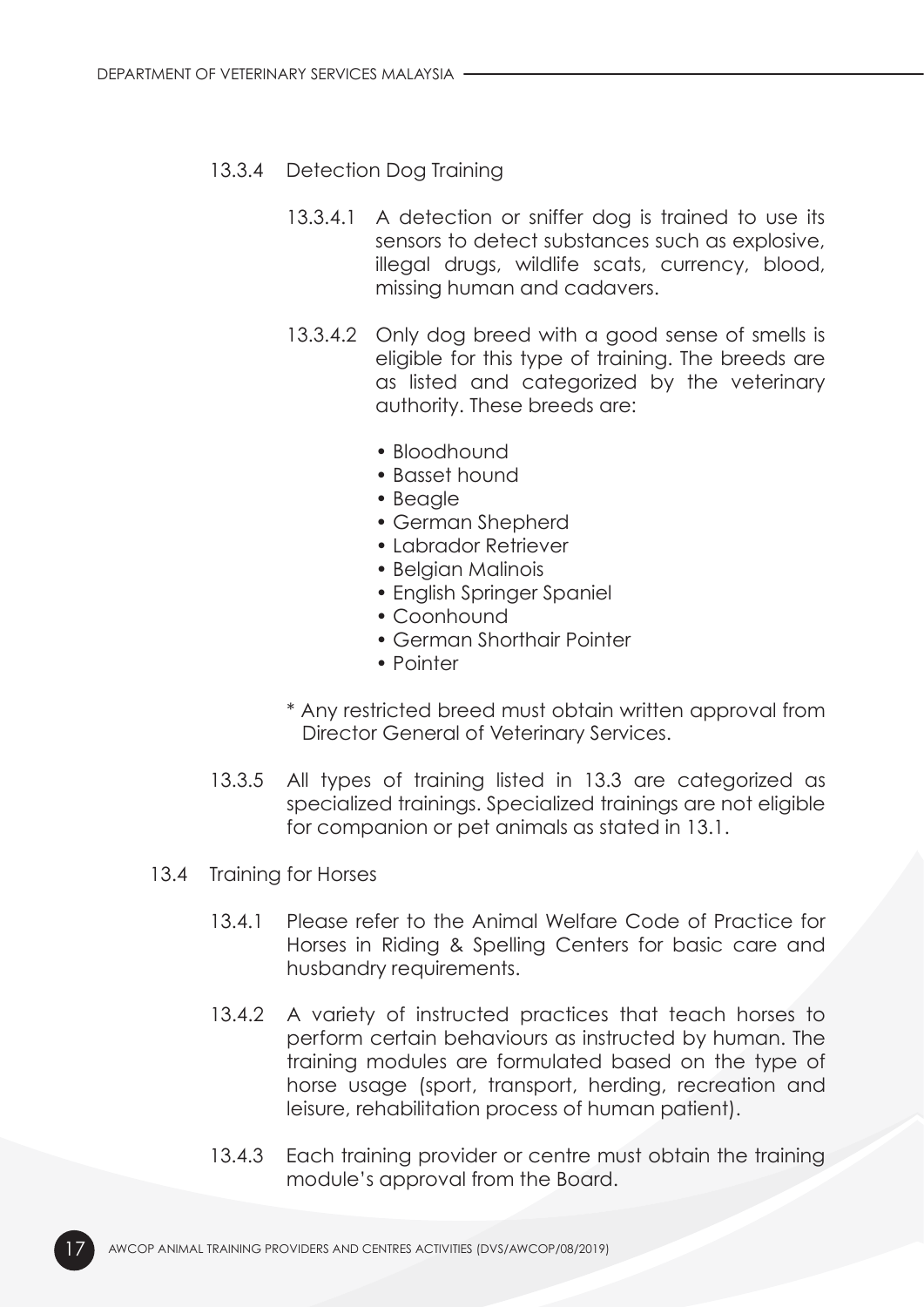#### 14.0 REFERANCE

- 14.1 WSAVA Vaccination-Guidelines
- 14.2 The Science and Technology of Animal Training Paperback by James O'Heare
- 14.3 https://www.petexpertise.com/articles-category/
- 14.4 Ziv, G.(2017). The Effective of Using Aversive Training Methods in Dogs-Journal of Veterinary Behavior: Clinical Application and Research
- 14.5 The effects of dog obedience training and behavioural counselling upon the human-canine relationship by Gail I.ClarkWilliam N.Boyer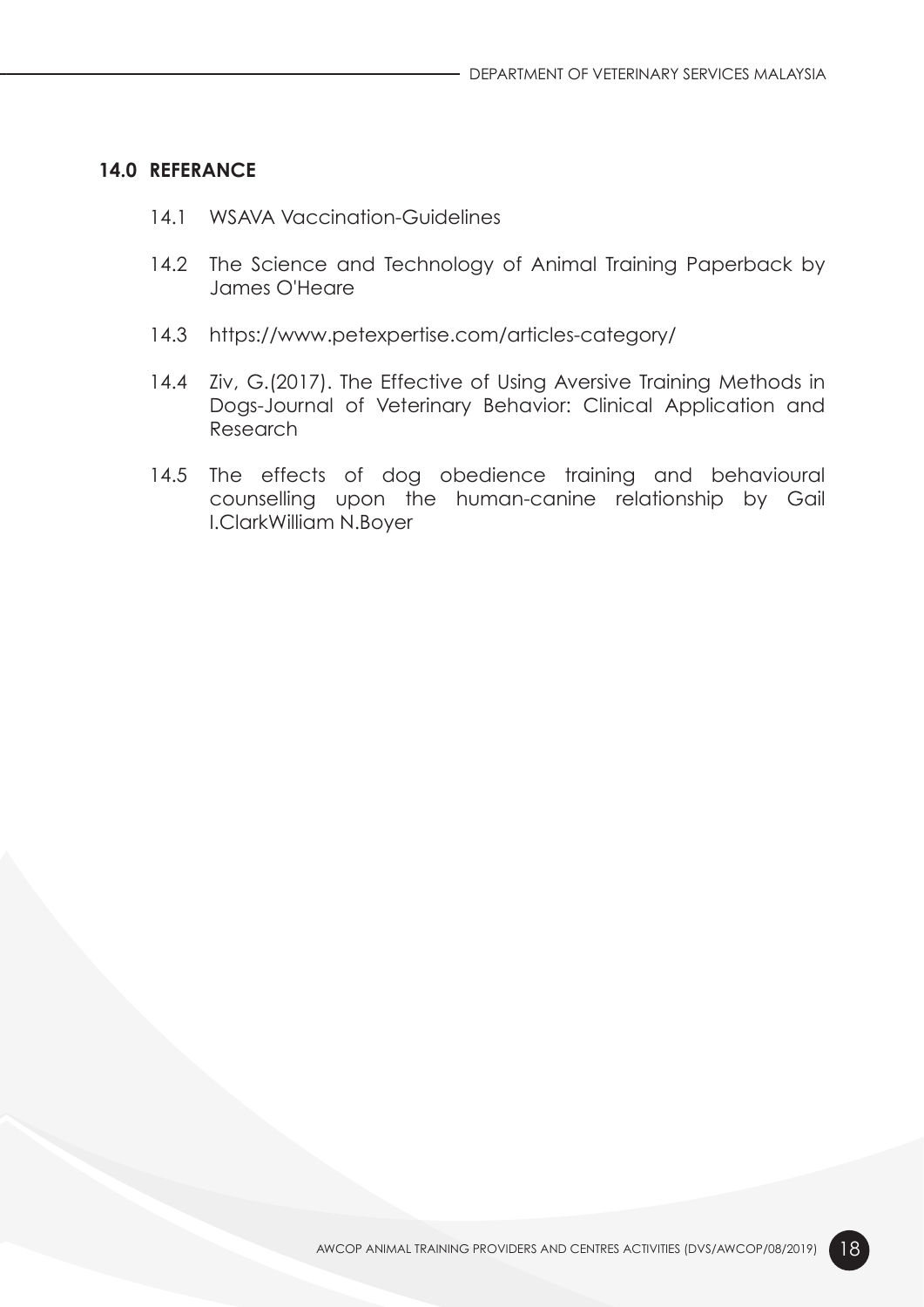## Appendix 1

| CANINE VACCINE RECOMMENDATIONS                                  |                                                |                                 |                                     |                                         |                                                     |                                                             |  |  |  |
|-----------------------------------------------------------------|------------------------------------------------|---------------------------------|-------------------------------------|-----------------------------------------|-----------------------------------------------------|-------------------------------------------------------------|--|--|--|
| <b>Disease</b>                                                  | Type of<br>vaccine                             | Route of<br>Adminis-<br>tration | Age at First<br>Vaccination<br>(wk) | Age at<br>Second<br>Vaccination<br>(wk) | Age at Third Revacci-<br>Vaccination nation<br>(wk) |                                                             |  |  |  |
| <b>Distemper</b>                                                | <b>MLV</b>                                     | SC or IM                        | $6 - 8$                             | $10 - 12$                               | $14 - 16$                                           | Annual                                                      |  |  |  |
| <b>Infectious</b><br>Canine<br>hepatitis<br>CAV-1 or<br>$CAV-2$ | <b>MLV</b><br>Inactivated                      | SC or IM<br>SC or IM            | $6 - 8$<br>$6 - 8$                  | $10 - 12$<br>$10 - 12$                  | $14-16$<br>$14-16$                                  | Annual<br>Annual                                            |  |  |  |
| <b>Parvovirus</b><br>infection                                  | <b>MLV</b><br><i><u><b>Inactivated</b></u></i> | SC or IM<br>SC or IM            | $6 - 8$<br>$6 - 8$                  | $10 - 12$<br>$10 - 12$                  | $14 - 16$<br>$14 - 16$                              | Annual<br>Annual                                            |  |  |  |
| <b>Bardotellosi</b>                                             | Inactivated<br>Live<br>attenuated              | SC or IM<br>IN                  | $6 - 8$<br>>2                       | $10 - 12$                               | $14 - 16$                                           | Annual<br>Bianual                                           |  |  |  |
| Parainfluenza                                                   | <b>MLV</b>                                     | SC, IM or IN                    | $6 - 8$                             | $10 - 12$                               | $14 - 16$                                           | Annual                                                      |  |  |  |
| Leptospirosis                                                   | Inactivated                                    | SC or IM                        | $10 - 12$                           | $14 - 16$                               |                                                     | Annual                                                      |  |  |  |
| <b>Rabies</b> *                                                 | <b>MLV</b>                                     | IM<br>IM                        | $12 - 16$<br>$12 - 16$              |                                         |                                                     | Annual /<br><b>Triennial</b><br>Annual /<br><b>Trienial</b> |  |  |  |

\* To comply with state Laws

#### FELINE VACCINE RECOMMENDATIONS

| <b>Disease</b>                         | Type of<br>vaccine                                       | Route of<br>Adminis-<br>tration  | Age at First<br>Vaccination<br>(wk) | Age at<br>Second<br>Vaccination<br>(wk) | Age at Third Revacci-<br>Vaccination nation<br>(wk) |                             |
|----------------------------------------|----------------------------------------------------------|----------------------------------|-------------------------------------|-----------------------------------------|-----------------------------------------------------|-----------------------------|
| Panleukopenia<br>(FP)                  | <i><u><b>Inactivated</b></u></i><br><b>MLV</b><br>MLV IN | SC or IM<br>SC or IM<br>SC or IM | $6 - 8$<br>$6 - 8$<br>$6 - 8$       | $10 - 12$<br>$10 - 12$<br>$10 - 12$     | $14 - 16$<br>$14 - 16$<br>$14 - 16$                 | Annual<br>Annual<br>Annual  |
| <b>Herpervirus</b><br>Type $1$ (FAV-1) | MLV<br>MLV IN<br>Inactivated                             | SC or IM<br>IN<br>SC or IM       | $6 - 8$<br>$6 - 8$<br>$6 - 8$       | $10 - 12$<br>$10 - 12$<br>$10 - 12$     | $14-16$<br>$14-16$<br>$14-16$                       | Annual<br>Annual<br>Annual  |
| <b>Calicivirus</b><br>(FCV)            | <b>MLV</b><br>MLV<br>Inactivated                         | SC or IM<br>IN<br>SC or IM       | $6 - 8$<br>$6 - 8$<br>$6 - 8$       | $10 - 12$<br>$10 - 12$<br>$10 - 12$     | $14 - 16$<br>$14 - 16$<br>$14 - 16$                 | Annual<br>Annual<br>Annual  |
| <b>Feline</b><br>Leukemia<br>(FeLV)    | Inactivated                                              | IМ                               | 8                                   | 2-3 later                               | 2-3 later                                           | Annual                      |
| <b>Rabies</b> *                        | <b>MLV</b>                                               | IM                               | $12 - 16$                           |                                         |                                                     | Annual /<br><b>Trienial</b> |

\* to comply with state laws.

\*\* Approved for use in cats (only one vaccine as of January 1983). Use of nonapproved MLV vaccine in cats can result in vaccine induced rabies.

SC= subcutaneous, IM = intramuscular, IN = intranasal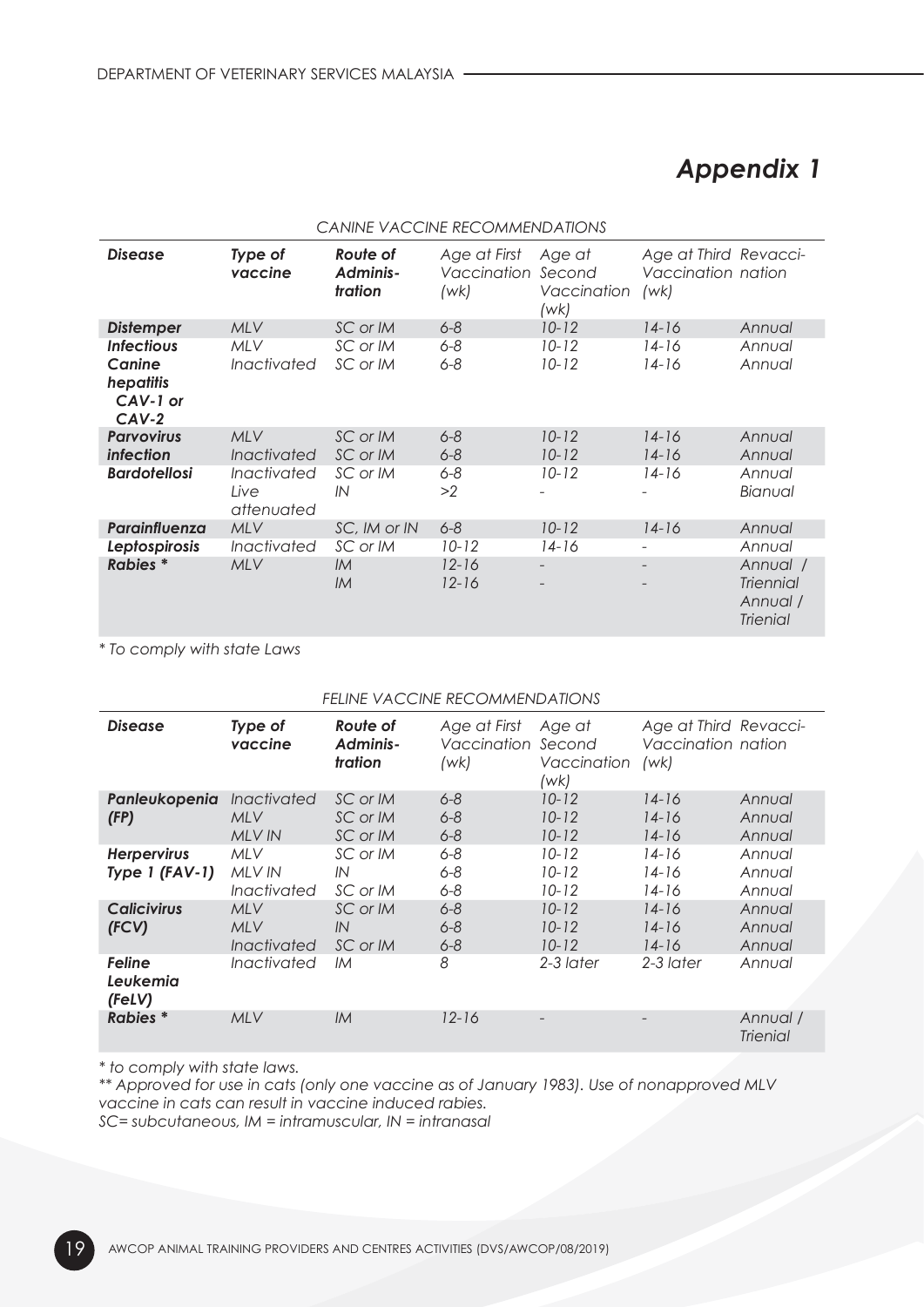## Appendix 2

#### EMERGENCY KIT

Guidelines for completing an emenrnecy kit box:

- 1. Scissors
- 2. Ribbons
- 3. Slip Gel
- 4. Nail clippers
- 5. Blankets of anxiety
- 6. Examination gloves
- 7. Non adhesive dressing
- 8. Antiseptics
- 9. Cotton
- 10. Forcep
- 11. Normal saline
- 12. Thermometer
- 13. Swab gauze
- 14. Penlight
- 15. Sanitizer
- 16. Bandage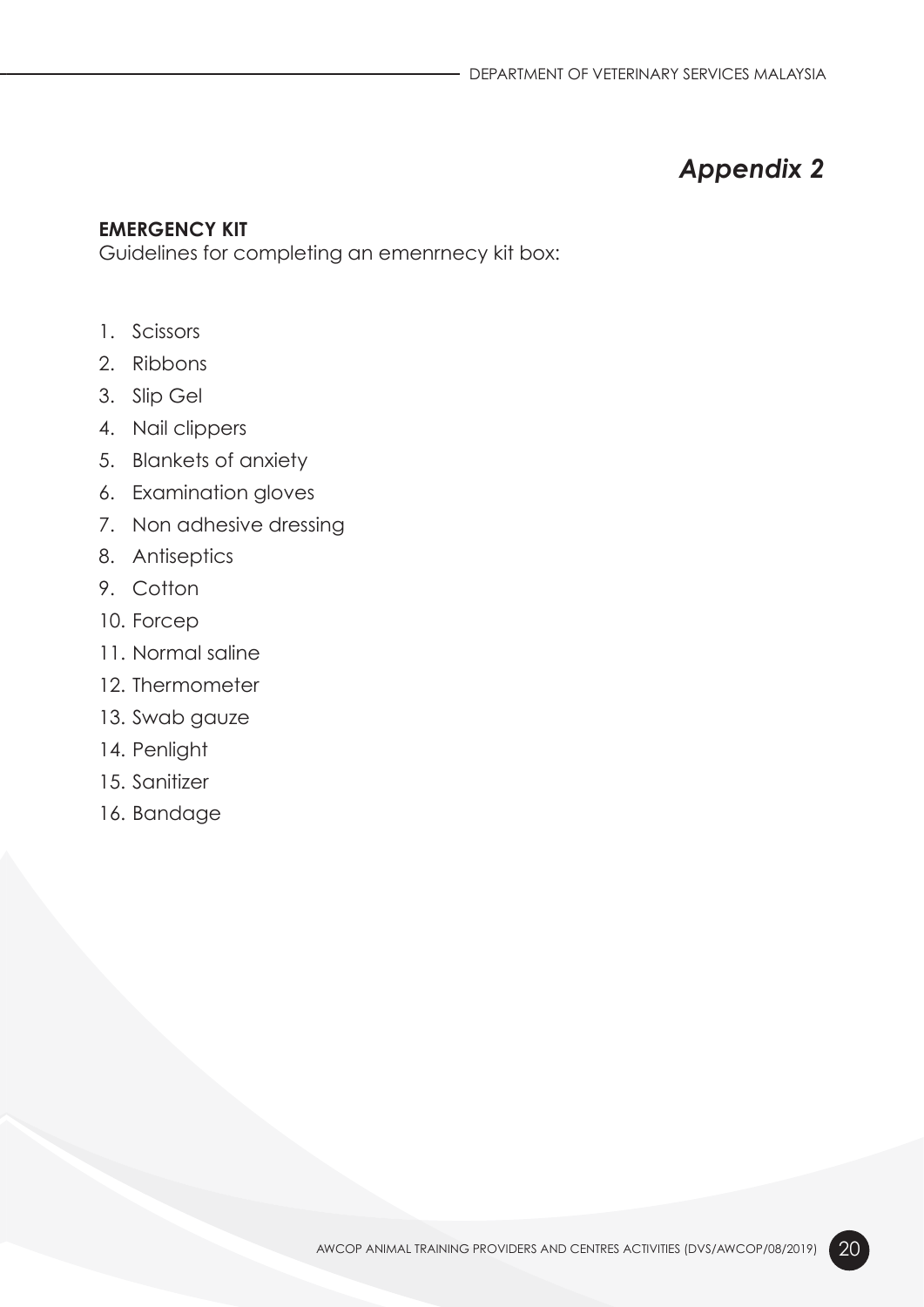## Appendix 3

#### PREVENTIVE PREPARATION AND PREPARATION OF FIRE.

- 1. Identify an emergency exit to remove animals from within the premises during the fire.
- 2 Provide fire extinguishers or fire hose reels to fit all animal enclosures.
- 3. Flammable items are stored in separate areas of animal enclosure
- 4. Install adequate smoke detectors for closed enclosure premises.
- 5. Smoking is not allowed at animal enclosure / exhibition premises.
- 6. "Smoking prohibited" sign in easy places in animal shelter / exhibition premises.
- 7. Fire extinguisher used shall be inspected and approved by the Fire and Rescue Department.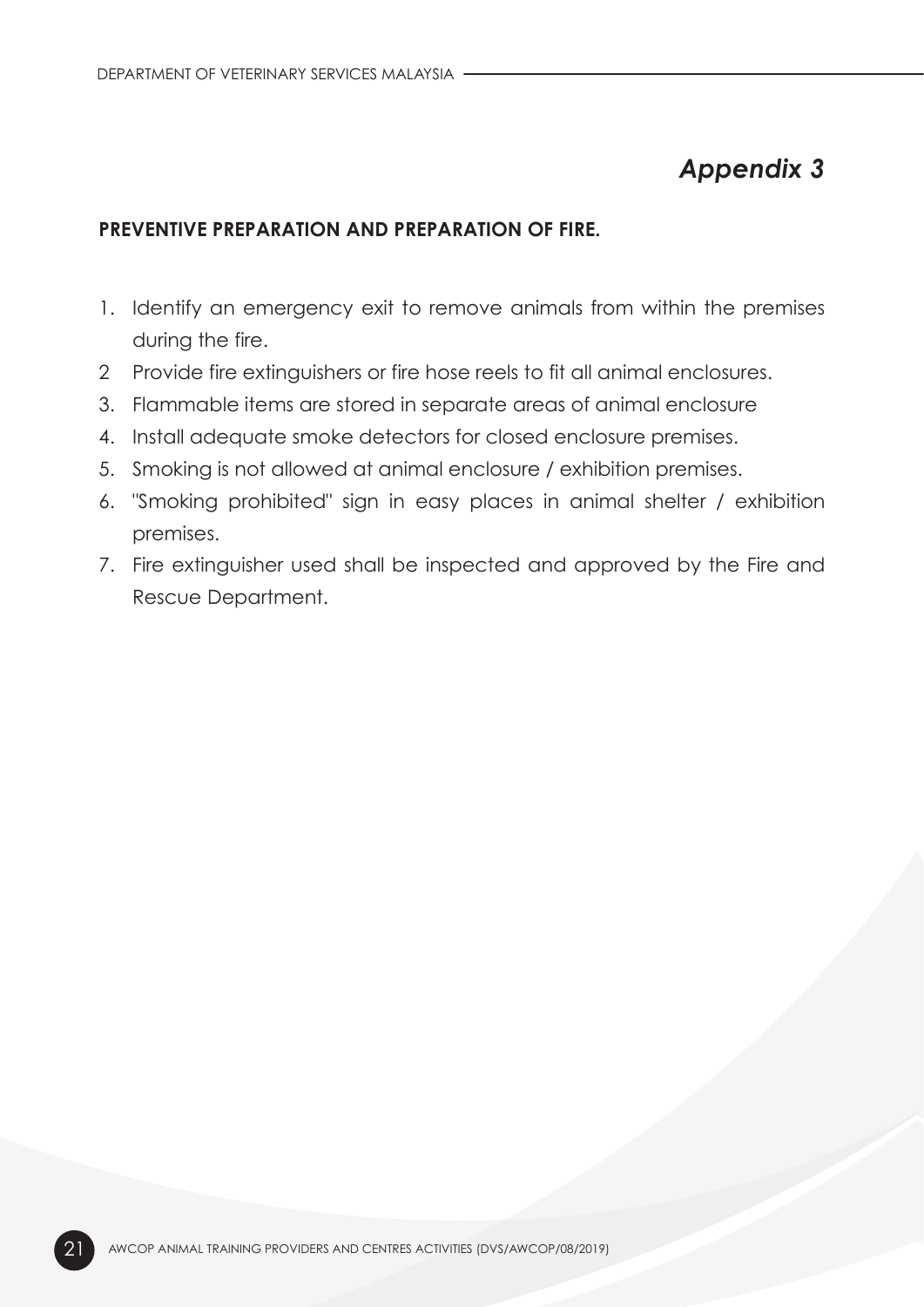## ACKNOWLEDGEMENTS

The Department of Veterinary Services Malaysia would like to acknowledge and thank everyone who has involved and contributed directly and indirectly in the preparation of the Animal Welfare Codes of Practices (COPs) particularly to the Animal Welfare Board, the Director General of Veterinary Services Malaysia, Deputy Director General of Veterinary Services Malaysia (Veterinary Health), Deputy Director General of Veterinary Services Malaysia (Development), DVS Division Directors, State DVS Directors, Government Agencies, private sectors, non-government organisations and members of the COPs Committee.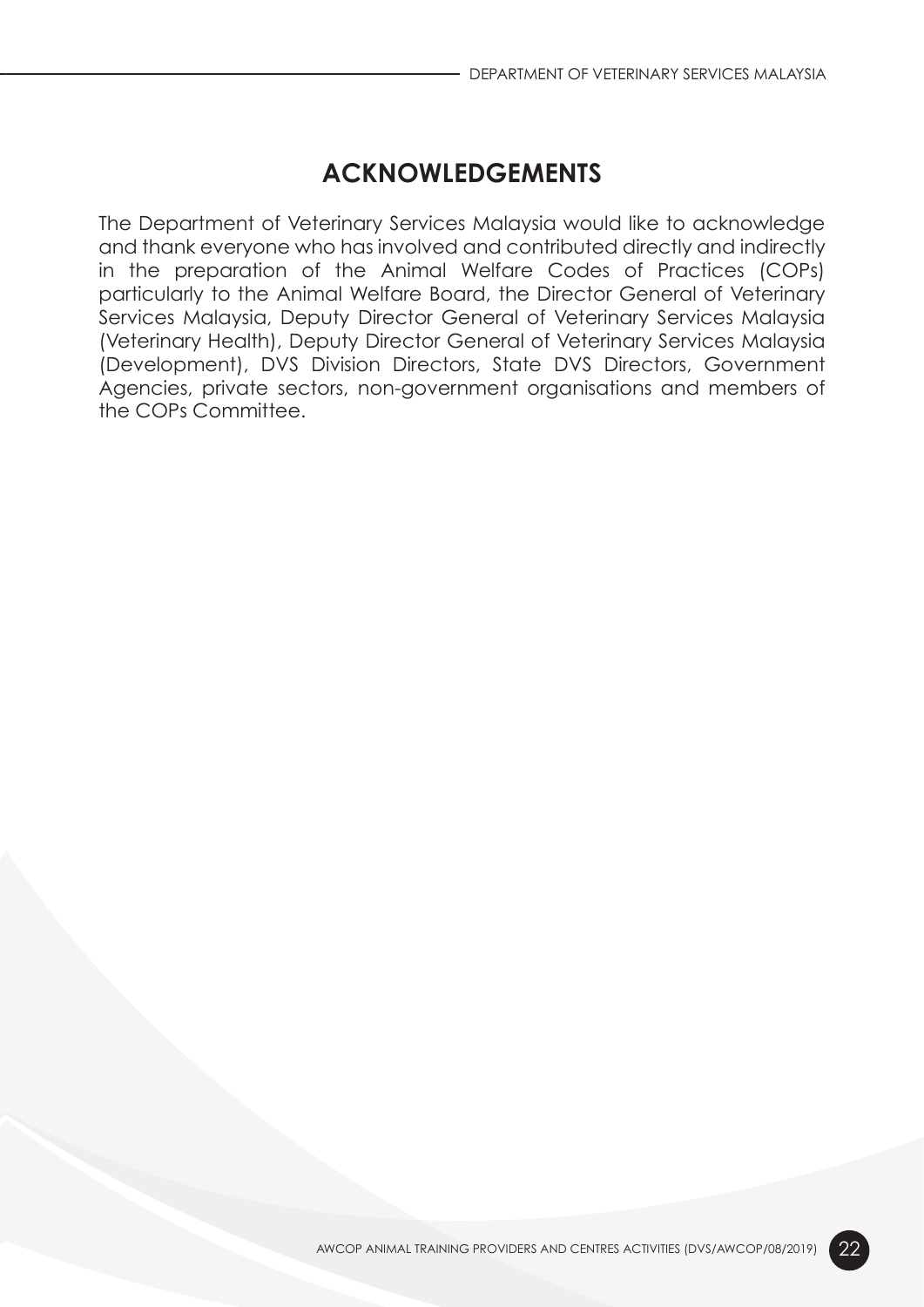# NOTE

23 AWCOP ANIMAL TRAINING PROVIDERS AND CENTRES ACTIVITIES (DVS/AWCOP/08/2019)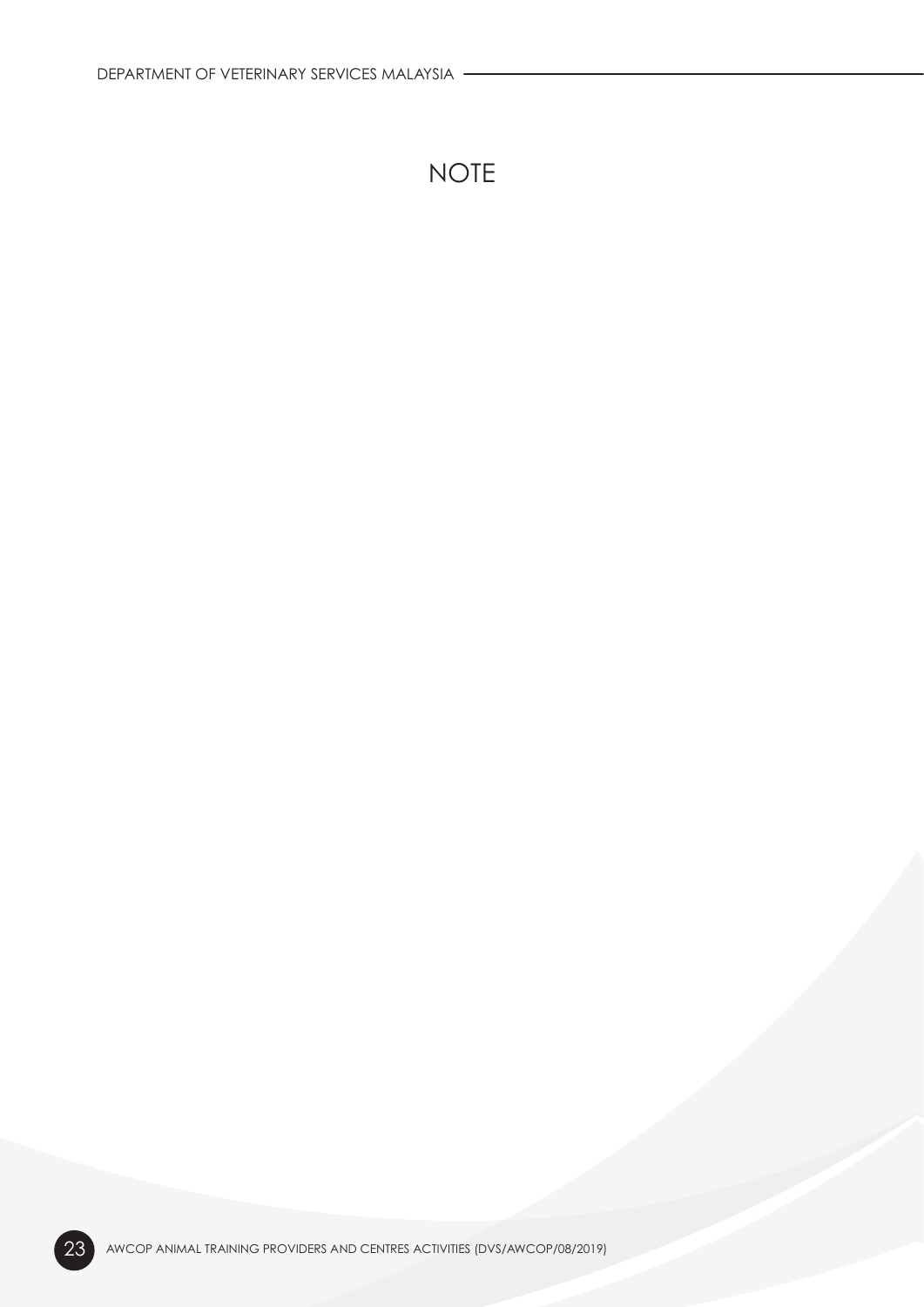# NOTE